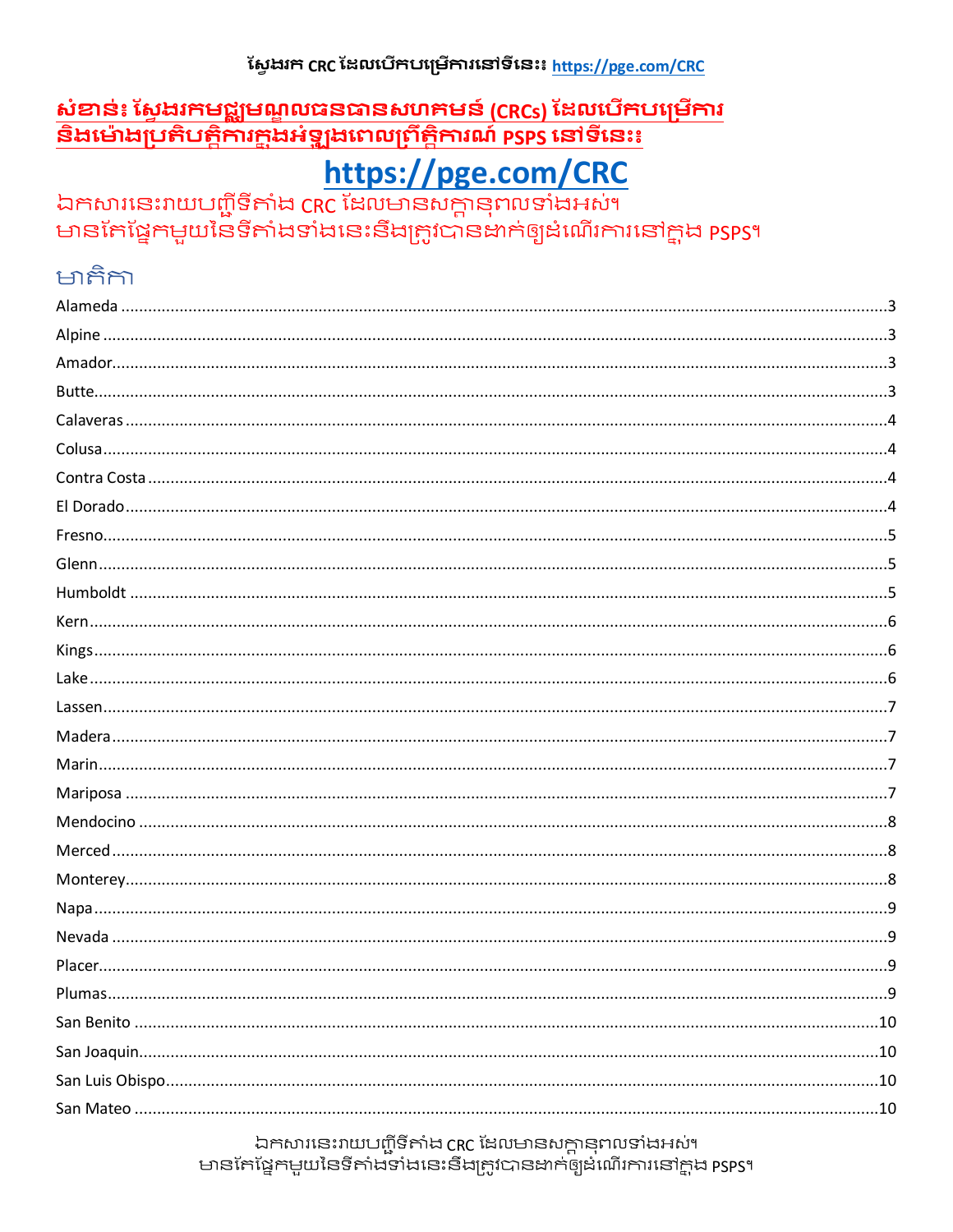# ស្វែងរក CRC ដែលបើកបម្រើការនៅទីនេះ៖ <u>https://pge.com/CRC</u>

|        | <b>Fimework Product</b>                                                  |
|--------|--------------------------------------------------------------------------|
| ander  | ិទីតាំងដែលរៀបឥដ្ឋ និងបាយអ ដូចជាមជ្ឈមណ្ឌលសហគមន៍ ឬបណ្ណាល័យ                 |
| ខាងកៅ  | ការរៀបចំបណ្តោះអាសន្ននៅក្នុងចំណតរថយន្ត                                    |
| អាស៊េយ | អាចជាទីតាំងខាងក្នុង ឬខាងក្រៅដោយផ្អែកលើតាម្មវការរបស់សហគមន៍ និងភាពងាយស្រួល |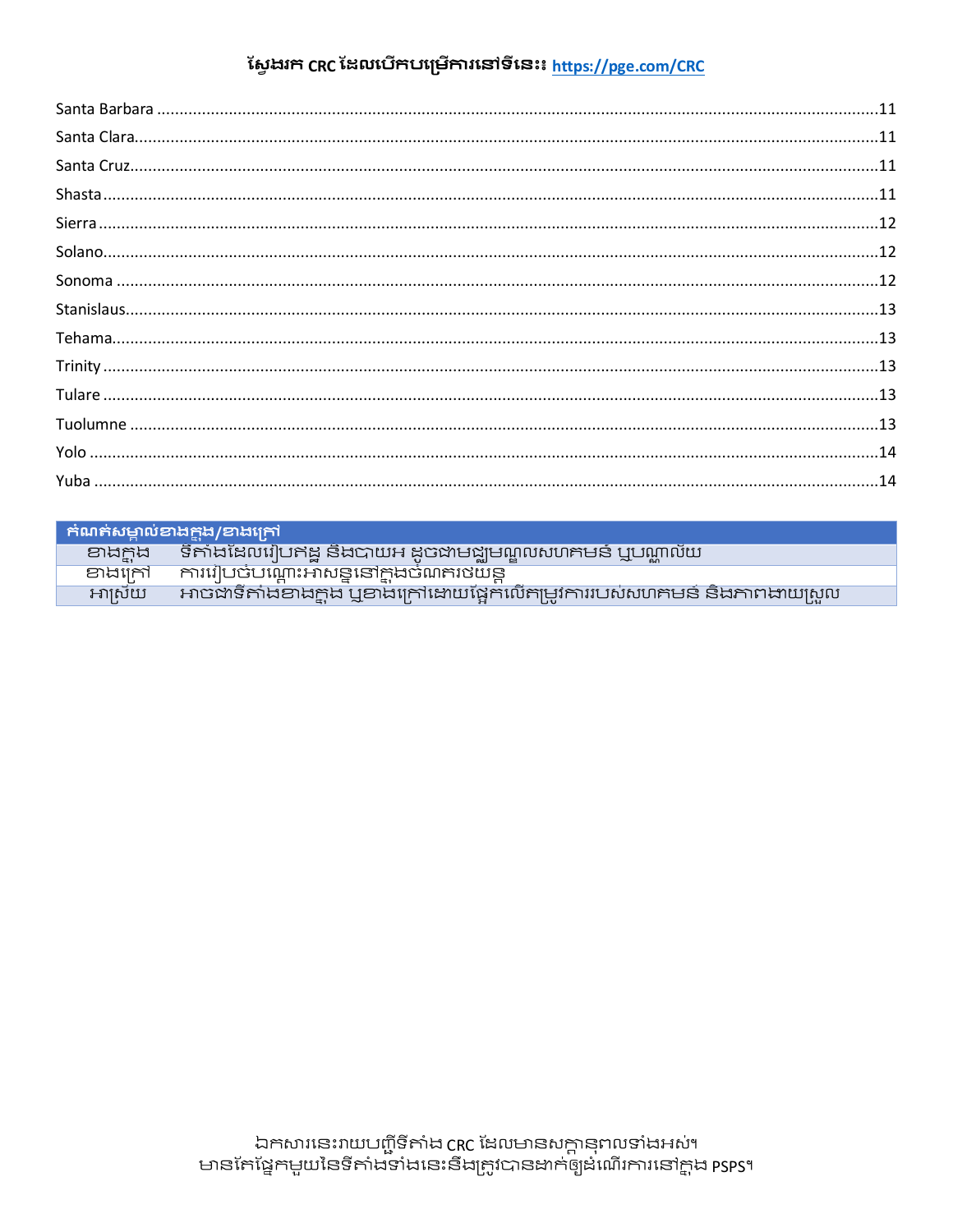### <span id="page-2-0"></span>Alameda

| <b>CITY</b>     | <b>SITE NAME</b>                 | <b>ADDRESS</b>             | <b>ZIP CODE</b> | <b>21565/215</b><br>ក្រៅ |
|-----------------|----------------------------------|----------------------------|-----------------|--------------------------|
| <b>Berkeley</b> | <b>UC Berkeley</b>               | 1 Tanglewood Rd            | 94705           | ខាងក្រៅ                  |
| Castro Valley   | Castro Valley Library            | 3600 Norbridge Ave         | 94546           | ខាងក្នុង                 |
| <b>Dublin</b>   | <b>Shannon Community Center</b>  | 11600 Shannon Ave          | 94568           | ខាងក្រៅ                  |
| Fremont         | <b>Central Park</b>              | Stevenson Blyd             | 94538           | ខាងក្រៅ                  |
| Fremont         | Costco Wholesale Fremont         | 43621 Pacific Commons Blyd | 94538           | ខាងក្រៅ                  |
| Livermore       | Costco Wholesale Livermore       | 2800 Independence Dr       | 94551           | ខាងក្រៅ                  |
| Oakland         | Acts Full Gospel Church          | 1034 66th Ave              | 94621           | ខាងក្រៅ                  |
| Oakland         | <b>Merritt College</b>           | 12500 Campus Dr            | 94619           | ខាងក្រៅ                  |
| Oakland         | Mills College                    | 5000 MacArthur Blyd        | 94613           | ខាងក្រៅ                  |
| Pleasanton      | St. Elizabeth Seton Church       | 4005 Stoneridge Drive      | 94588           | ខាងក្រៅ                  |
| San Leandro     | Formosan United Methodist Church | 788 Lewelling Blvd         | 94579           | ខាងក្រៅ                  |
| San Leandro     | San Leandro Main Library         | 300 Estudillo Ave          | 94577           | ខាងក្អុង                 |

# <span id="page-2-1"></span>Alpine

| CITY               | <b>SITE NAME</b>                  | <b>ADDRESS</b>     | <b>ZIP CODE</b> | වායිලියි<br>ងក្រៅ |
|--------------------|-----------------------------------|--------------------|-----------------|-------------------|
| <b>Bear Valley</b> | Bear Valley Transportation Center | 132 Bear Valley Rd | 95223           | ខាងក្រៅ           |

### <span id="page-2-2"></span>Amador

| <b>CITY</b>         | <b>SITE NAME</b>                                           | <b>ADDRESS</b>           | <b>ZIP CODE</b> | ខាងក្នុង/ខា<br>ងគ្រៅ |
|---------------------|------------------------------------------------------------|--------------------------|-----------------|----------------------|
| lone                | Ione Junior High School                                    | 450 S Mill St            | 95640           | ខាងក្រៅ              |
| Jackson             | Jackson Civic Center                                       | 33 Broadway              | 95642           | ខាងក្ពុង             |
| Jackson             | St. Katharine Drexel Parish                                | 11361 Prospect Dr        | 95642           | ខាងក្រៅ              |
| Pine Grove          | Volcano Ridge Plaza Parking Lot (Flooring<br>Store/Church) | 19999 CA-88              | 95665           | ខាងក្រៅ              |
| Pioneer             | Faith Lutheran Church Amador                               | 22601 CA-88              | 95666           | ខាងក្រៅ              |
| Pioneer             | Mace Meadows - The Mountain Grille                         | 26510 Fairway Dr         | 95666           | ខាងក្នុង             |
| Plymouth            | <b>Amador County Fairgrounds</b>                           | 18621 Sherwood St        | 95669           | ខាងក្រៅ              |
| Plymouth            | Plymouth Elementary School                                 | 18601 Sherwood St        | 95669           | ខាងក្នុង             |
| <b>Sutter Creek</b> | American Legion                                            | 11350 American Legion Dr | 95685           | ខាងក្ពុង             |
| <b>Sutter Creek</b> | <b>Gold Country Lanes</b>                                  | 81 Ridge Rd              | 95685           | ខាងក្រៅ              |

### <span id="page-2-3"></span>Butte

| <b>CITY</b>        | <b>SITE NAME</b>                    | <b>ADDRESS</b>          | <b>ZIP CODE</b> | ខាងក្តុង/ខា<br>ងគ្រៅ |
|--------------------|-------------------------------------|-------------------------|-----------------|----------------------|
| Bangor             | <b>Bangor Community Center</b>      | 7500 Oro Bangor Highway | 95914           | ខាងក្ពុង             |
| Bangor             | <b>Bangor Post Office</b>           | 5673 La Porte Rd        | 95914           | ខាងក្រៅ              |
| <b>Berry Creek</b> | <b>Berry Creek Elementary</b>       | 286 Rockerfeller Rd     | 95916           | ខាងក្រៅ              |
| Chico              | Pleasant Valley Baptist Church      | 13539 Garner Ln         | 95973           | ខាងក្នុង             |
| Forest Ranch       | American Veterans Store             | 15474 Forest Ranch Way  | 95942           | ខាងក្រៅ              |
| Forest Ranch       | Forest Ranch Baptist Church         | 4967 Schott Road        | 95942           | ខាងក្ពុង             |
| Magalia            | Magalia Pines Baptist Church        | 14098 Skyway Rd         | 95954           | អាស្រ័យ              |
| Magalia            | <b>Strip Mall</b>                   | 14144 Lakeridge Court   | 95954           | ខាងក្រៅ              |
| Oroville           | <b>Bird Street School</b>           | 1421 Bird St            | 95965           | ខាងក្រៅ              |
| Oroville           | Southside Oroville Community Center | 2959 Lower Wyandotte Rd | 95966           | ខាងក្នុង             |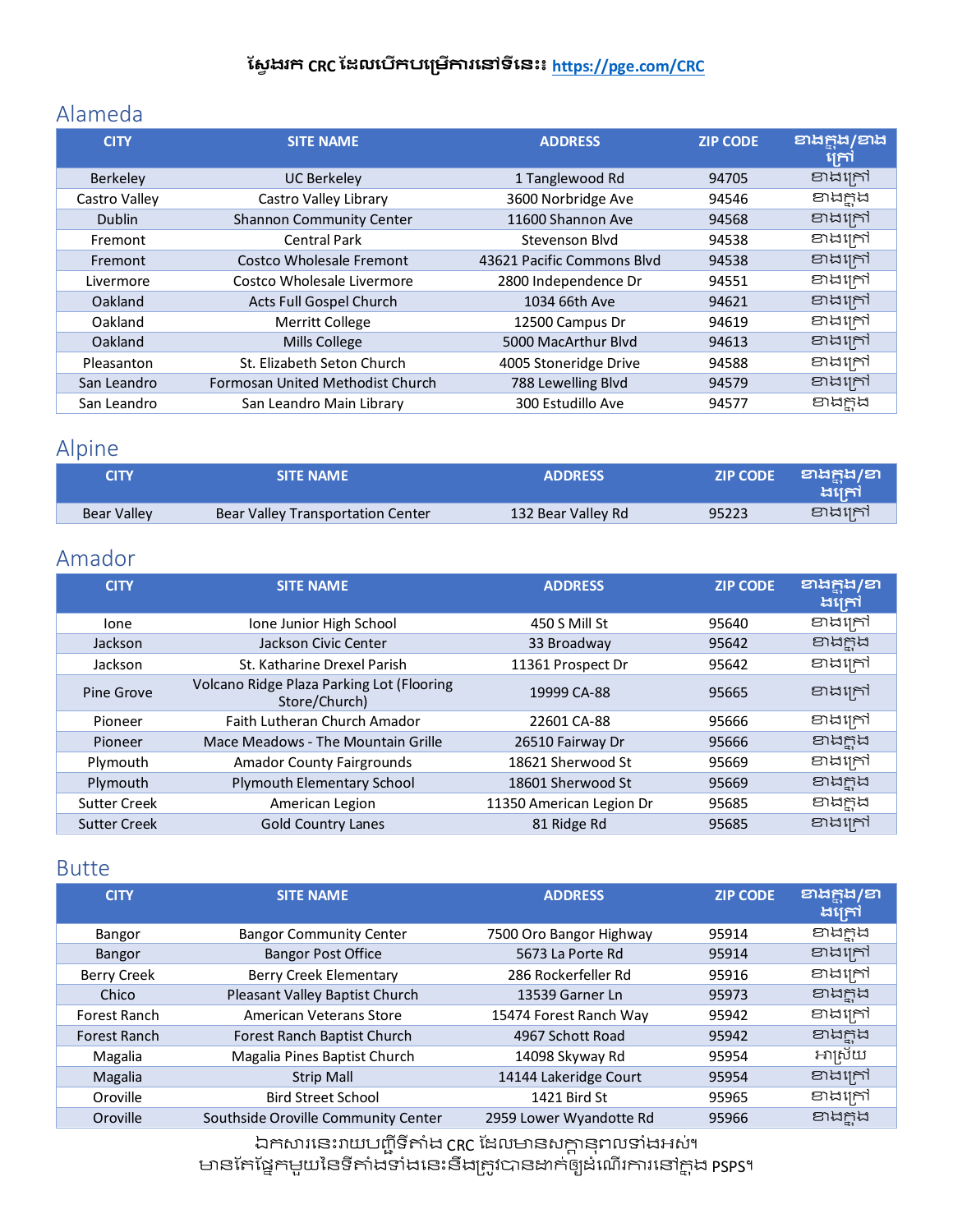| Paradise | Lutheran Church                                                 | 780 Luther Dr | 95969 | ខាងក្រៅ  |
|----------|-----------------------------------------------------------------|---------------|-------|----------|
| Paradise | Paradise Parks and Recreation Center (aka<br>Terry Ashe Center) | 6626 Skyway   | 95969 | ខាងក្ពុង |

## <span id="page-3-0"></span>**Calaveras**

| <b>CITY</b>           | <b>SITE NAME</b>                                | <b>ADDRESS</b>            | <b>ZIP CODE</b> | <b>ខាងក្នុង/ខា</b><br>ងគ្រៅ |
|-----------------------|-------------------------------------------------|---------------------------|-----------------|-----------------------------|
| Angels Camp           | Utica Park                                      | 1075 Utica Lane           | 95222           | ខាងក្រៅ                     |
| Arnold                | Chapel in the Pines                             | 2286 Cedar Ln             | 95223           | ខាងក្រៅ                     |
| Mountain Ranch        | Mountain Ranch Youth Alliance                   | 7869 Whiskey Slide Rd     | 95246           | ខាងក្នុង                    |
| <b>Mountain Ranch</b> | Sender's Market Inc                             | 8111 Garabaldi St         | 95246           | ខាងក្រៅ                     |
| Murphys               | <b>First Congregational Church</b>              | 509 North Algiers St      | 95247           | ខាងក្រៅ                     |
| <b>Murphys</b>        | Murphys Fire Department                         | 58 Jones St               | 95247           | ខាងក្ពុង                    |
| San Andreas           | Saint Matthew's Episcopal Church                | 414 Oak St                | 95249           | ខាងក្រៅ                     |
| San Andreas           | San Andreas Main Library (Chesbourough<br>Room) | 1299 Gold Hunter Rd #9738 | 95249           | ខាងកង                       |
| <b>Valley Springs</b> | <b>Calaveras County Consolidated Fire</b>       | 6501 Jenny Lind Road      | 95252           | ខាងក្នុង                    |
| <b>West Point</b>     | Lions West Community Center                     | 22283 CA-26               | 95255           | ខាងក្អុង                    |
| West Point            | Veterans of Foreign Wars post 3322              | 202 Spink Rd              | 95255           | ខាងក្រៅ                     |

# <span id="page-3-1"></span>Colusa

| <b>CITY</b> | <b>SITE NAME</b>                     | <b>ADDRESS</b>           | <b>ZIP CODE</b> | ខាងក្នុង/ខា<br>ងក្រៅ |
|-------------|--------------------------------------|--------------------------|-----------------|----------------------|
| Colusa      | Colusa Assembly of God               | 1747 State Hwy 20        | 95932           | ខាងក្រៅ              |
| Colusa      | Veteran's Memorial Center Hall (VFW) | 108 E Main St            | 95932           | ខាងក្ពុង             |
| Grimes      | Grand Island Elementary School       | 551 W Leven St           | 95950           | ខាងក្រៅ              |
| Stonyford   | Indian Valley Elementary School      | 5180 Lodoga Stonyford Rd | 95979           | ខាងក្រៅ              |
| Stonyford   | Stonyford Community Center/Hall      | 229 Market St            | 95979           | ខាងក្នុង             |
| Williams    | Granzella's Inn                      | 391 6th St               | 95987           | ខាងក្រៅ              |

# <span id="page-3-2"></span>Contra Costa

| <b>CITY</b>         | <b>SITE NAME</b>                    | <b>ADDRESS</b>         | <b>ZIP CODE</b> | ខាងក្នុង/ខា<br>ងគ្រៅ |
|---------------------|-------------------------------------|------------------------|-----------------|----------------------|
| Antioch             | Costco Wholesale Antioch            | 2201 Verne Roberts Cir | 94509           | ខាងក្រៅ              |
| Antioch             | Nick Rodriguez Community Center     | 213 F St               | 94509           | ខាងក្ពុង             |
| Concord             | <b>Costco Wholesale Concord</b>     | 2400 Monument Blyd     | 94520           | ខាងក្រៅ              |
| Concord             | St. Bonaventure Catholic Church     | 5562 Clayton Rd        | 94521           | ខាងក្រៅ              |
| Danville            | Costco Wholesale Danville           | 3150 Fostoria Way      | 94526           | ខាងក្រៅ              |
| El Cerrito          | Sycamore Congregational Church      | 1111 Navellier St      | 94530           | ខាងក្រៅ              |
| Lafayette           | Lafayette Community Center          | 500 St Marys Rd        | 94549           | ខាងក្នុង             |
| Lafayette           | Our Savior's Lutheran Church        | 1035 Carol Ln          | 94549           | ខាងក្រៅ              |
| Moraga              | Moraga Valley Presbyterian Church   | 10 Moraga Valley Ln    | 94556           | ខាងក្រៅ              |
| Richmond            | Costco Wholesale Richmond           | 4801 Central Ave       | 94804           | ខាងក្រៅ              |
| <b>Walnut Creek</b> | Saint Matthew Lutheran Church       | 399 Wiget Ln           | 94598           | ខាងក្រៅ              |
| <b>Walnut Creek</b> | <b>Tice Valley Community Center</b> | 2055 Tice Valley Blvd  | 94595           | ខាងក្អុង             |
| <b>Walnut Creek</b> | Walnut Creek Presbyterian Church    | 1801 Lacassie Ave      | 94596           | ខាងក្រៅ              |

### <span id="page-3-3"></span>El Dorado

| <b>CITY</b> | <b>SITE NAME</b>                                                                                                          | <b>ADDRESS</b> | ZIP CODE    වාසලිසි/වා \ |
|-------------|---------------------------------------------------------------------------------------------------------------------------|----------------|--------------------------|
|             | ឯកសារនេះរាយបញ្ជីទីតាំង CRC ដែលមានសក្តានុពលទាំងអស់។<br>មានតែផ្នែកមួយនៃទីតាំងទាំងនេះនឹងត្រូវបានងាក់ឲ្យដំណើរការនៅក្តុង psps។ |                |                          |
|             |                                                                                                                           |                |                          |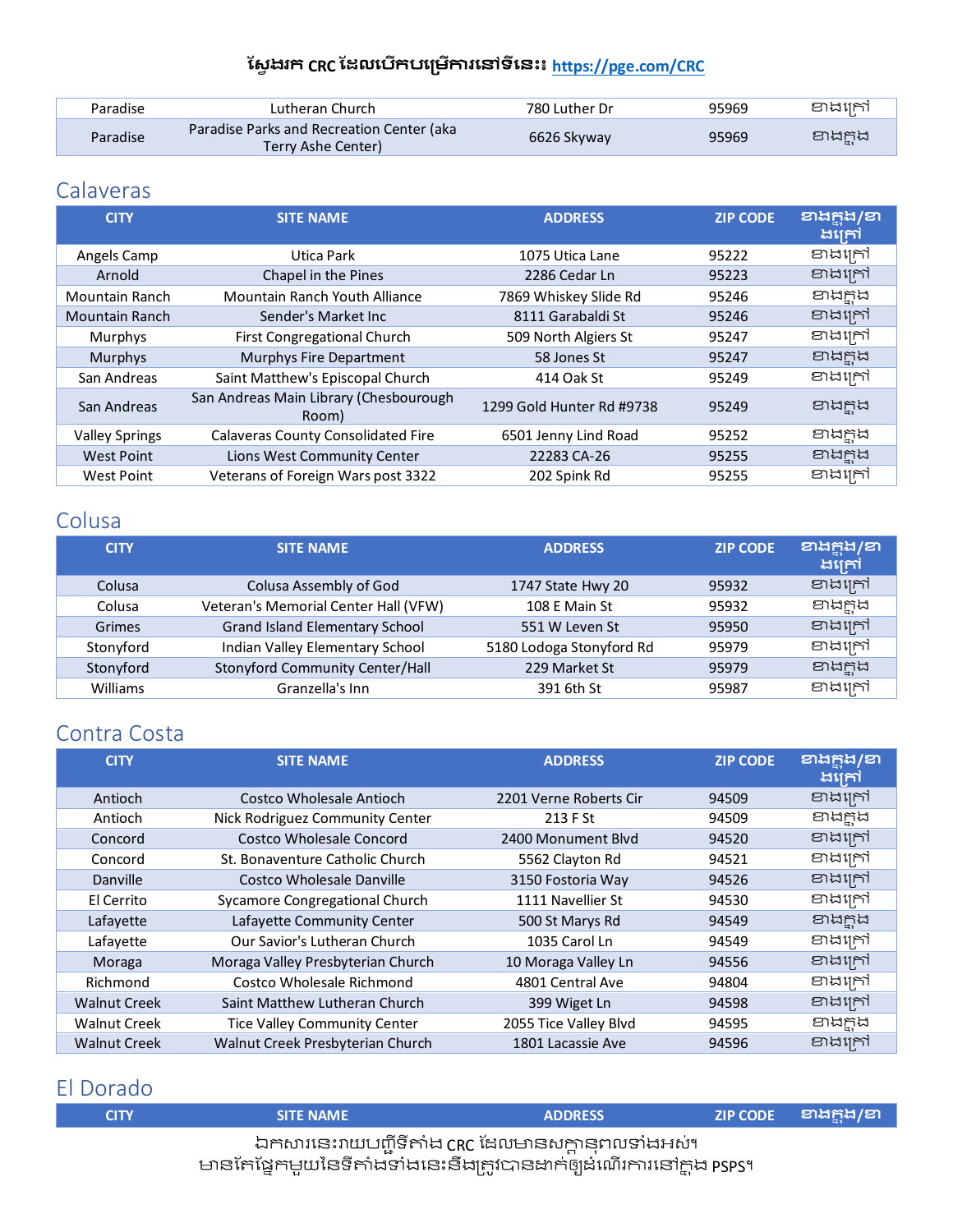|                      |                                                           |                                                             |       | ងគ្រៅ    |
|----------------------|-----------------------------------------------------------|-------------------------------------------------------------|-------|----------|
| Cameron Park         | <b>Cameron Park Community Center</b>                      | 2502 Country Club Dr                                        | 95682 | Endrid   |
| <b>Cameron Park</b>  | Faith Episcopal Church                                    | 2200 Country Club Dr                                        | 95682 | ខាងក្រៅ  |
| Cameron Park         | <b>Foothills Church</b>                                   | 2380 Merrychase Dr                                          | 95682 | ខាងក្រៅ  |
| <b>Cameron Park</b>  | Pizza Factory                                             | 3421 Coach Ln                                               | 95682 | ខាងក្រៅ  |
| Cool                 | Cool Shopping Center                                      | 5020 Ellinghouse Dr                                         | 95614 | ខាងក្រៅ  |
| El Dorado Hills      | El Dorado Hills Community Center, the<br><b>Pavillion</b> | 1021 Harvard Way                                            | 95762 | ខាងក្ពុង |
| El Dorado Hills      | Rolling Hills Christian Church                            | 800 White Rock Road                                         | 95762 | ខាងក្រៅ  |
| El Dorado Hills      | Vintage Grace Church                                      | 931 Lassen Ln                                               | 95762 | ខាងក្រៅ  |
| Georgetown           | <b>Buffalo Hill Center</b>                                | 6023 Front Street, 6049 Front<br>Street, 6065 State Hwy 193 | 95634 | ខាងក្រៅ  |
| <b>Placerville</b>   | El Dorado County Fair & Event Center                      | 100 Placerville Dr                                          | 95667 | អាស្រ័យ  |
| Placerville          | Placerville Library                                       | 345 Fair Ln                                                 | 95667 | ខាងក្រៅ  |
| <b>Placerville</b>   | Pleasant Valley Community Hall                            | 4765 Pleasant Valley Grange Rd                              | 95667 | ខាងក្ពុង |
| <b>Pollock Pines</b> | Knotty Pine Lanes                                         | 2667 Sanders Dr #1                                          | 95726 | ខាងក្រៅ  |
| <b>Pollock Pines</b> | <b>Pollock Pines Community Center</b>                     | 2675 Sanders Dr                                             | 95726 | ខាងក្ពុង |
| Somerset             | Pioneer Park                                              | 6740 Fairplay Rd                                            | 95684 | អាស្រ័យ  |

#### <span id="page-4-0"></span>Fresno

| <b>SITE NAME</b>                | <b>ADDRESS</b>              | <b>ZIP CODE</b> | ខាងក្តុង/ខា<br>ងក្រៅ |
|---------------------------------|-----------------------------|-----------------|----------------------|
| <b>Auberry Community Church</b> | 33896 Powerhouse Rd         | 93602           | ខាងក្រៅ              |
| Auberry Library                 | 33049 Auberry Rd            | 93602           | ខាងក្ពុង             |
| SaveCo Wholesale Parking Lot    | 25 W Polk Street            | 93210           | ខាងក្រៅ              |
| Twin Valleys Restaurant         | 39316 Dunlap Rd             | 93621           | ខាងក្រៅ              |
| Bear Mountain Branch Library    | 30733 E Kings Canyon Rd     | 93675           | ខាងក្នុង             |
| Anchor Plaza Shopping Center    | 745 Anchor Ave              | 93646           | ខាងក្រៅ              |
| <b>ACE Hardware</b>             | 29181 Auberry Rd            | 93651           | ខាងក្រៅ              |
| Sierra Elementary               | Tollhouse Road and Lodge Rd | 93667           | ខាងក្រៅ              |
| Sierra Oaks Senior Center       | 33276 Lodge Rd              | 93667           | <b>ENARA</b>         |
|                                 |                             |                 |                      |

### <span id="page-4-1"></span>Glenn

| <b>CITY</b>   | <b>SITE NAME</b>                    | <b>ADDRESS</b>    | <b>ZIP CODE</b> | ខាងក្តុង/ខា<br>ងគ្រៅ |
|---------------|-------------------------------------|-------------------|-----------------|----------------------|
| Elk Creek     | Elk Creek Junior Senior High School | 3430 Co Rd 309    | 95939           | ខាងក្រៅ              |
| Hamilton City | Hamilton High School                | 620 Canal St      | 95951           | ខាងក្រៅ              |
| Orland        | <b>Orland Shopping Center</b>       | 1016 South St     | 95963           | ខាងក្រៅ              |
| Orland        | Subway Restaurant                   | 839 Newville Road | 95963           | ខាងក្រៅ              |
| Willows       | Open Gate Christian Fellowship      | 950 W Laurel St   | 95988           | ខាងក្រៅ              |

# <span id="page-4-2"></span>Humboldt

| <b>CITY</b>      | <b>SITE NAME</b>                    | <b>ADDRESS</b>        | <b>ZIP CODE</b> | ខាងក្តុង/ខា<br> ងក្រៅ <sup> </sup> |
|------------------|-------------------------------------|-----------------------|-----------------|------------------------------------|
| Arcata           | <b>Arcata Community Center</b>      | 321 Dr M.L.K. Jr Pkwy | 95521           | អាស្រ័យ                            |
| Arcata           | <b>Trinity Baptist Church</b>       | 2450 Alliance Rd      | 95521           | ខាងក្រៅ                            |
| <b>Blue Lake</b> | <b>Blue Lake Roller Rink</b>        | 312 S Railroad Ave    | 95525           | ខាងក្ពុង                           |
| Bridgeville      | <b>Bridgeville Community Center</b> | 38717 Kneeland Rd     | 95526           | ខាងក្រៅ                            |
| Eureka           | Costco Wholesale Eureka             | 1006 W Wabash Ave     | 95501           | ខាងក្រៅ                            |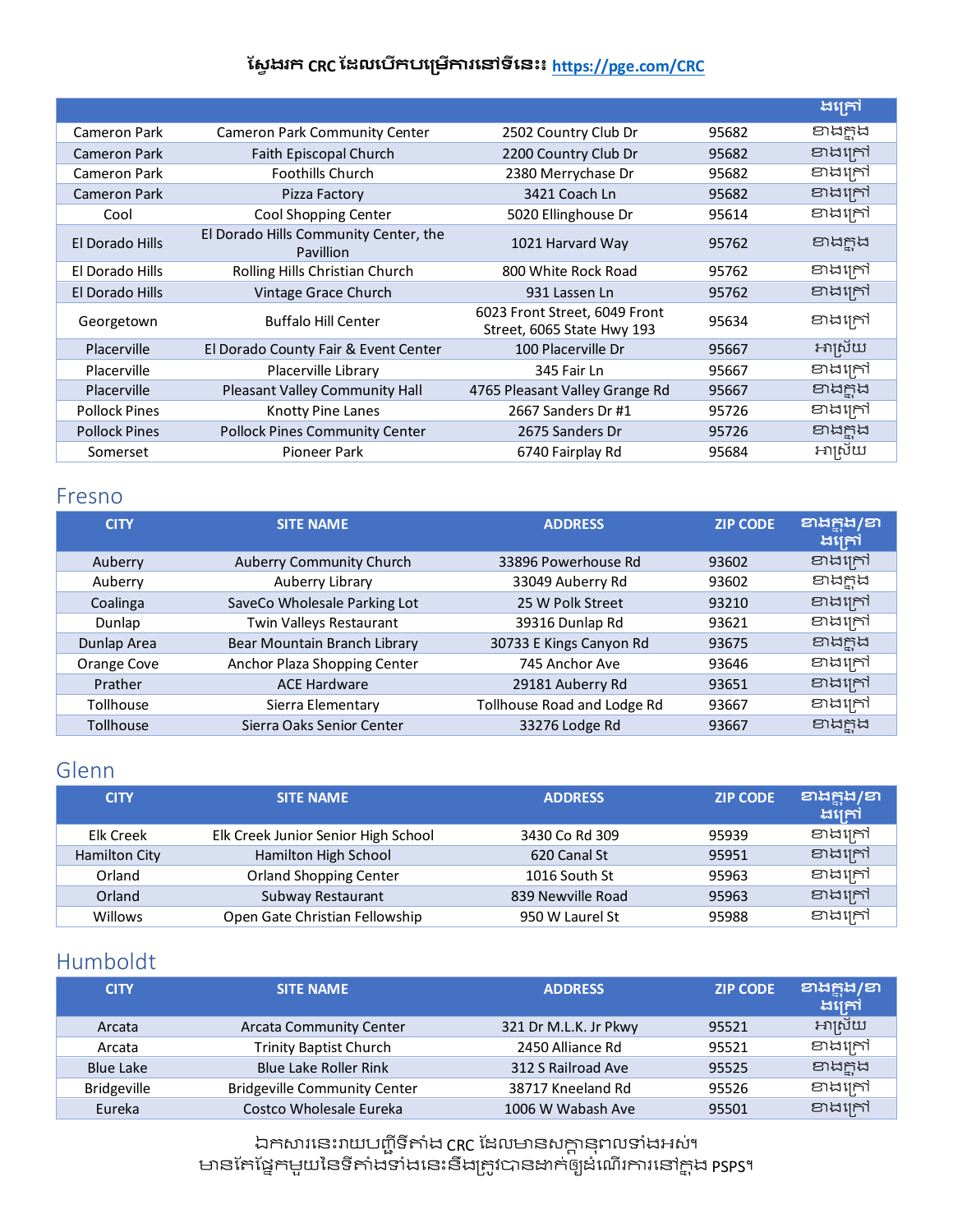| Eureka              | Humboldt County Library                                    | 1313 3rd St                 | 95501 | ខាងក្រៅ  |
|---------------------|------------------------------------------------------------|-----------------------------|-------|----------|
| Ferndale            | <b>Ferndale Community Center</b>                           | 100 Berding                 | 95536 | ខាងក្រៅ  |
| Fortuna             | Firemen's Pavilion                                         | 9 Park St                   | 95540 | ខាងក្នុង |
| Hoopa               | Hoopa Neighborhood Facilities and Tribal<br><b>Offices</b> | 11860 CA-96                 | 95546 | ខាងក្រៅ  |
| Hydesville          | Hydesville Community Church                                | 3296 CA-36                  | 95547 | ខាងក្រៅ  |
| Redway              | First Baptist Church                                       | 1055 Redway Dr              | 95560 | ខាងក្រៅ  |
| Weitchpec           | <b>Yurok Tribal Office</b>                                 | 90 State Route 96           | 95546 | ខាងក្រៅ  |
| <b>Willow Creek</b> | Big Rock Day Use Area                                      | 2383-2405 Trinity River Hwy | 95573 | ខាងក្រៅ  |

### <span id="page-5-0"></span>Kern

| <b>CITY</b>        | <b>SITE NAME</b>                                | <b>ADDRESS</b>       | <b>ZIP CODE</b> | ខាងក្តុង/ខា<br>ងក្រៅ |
|--------------------|-------------------------------------------------|----------------------|-----------------|----------------------|
| Arvin              | Arvin Veterans Hall Campus - Dining Hall        | 414 4th Ave          | 93203           | ខាងក្អុង             |
| <b>Bakersfield</b> | <b>Buck Owens Crystal Palace</b>                | 2800 Buck Owens Blyd | 93308           | ខាងក្រៅ              |
| Bakersfield        | Lifehouse Church                                | 3311 Manor St        | 93308           | ខាងក្រៅ              |
| Lamont             | David Head Community Center                     | 10300 San Diego St   | 93241           | andrin               |
| Lebec              | El Tejon Unified School District                | 4337 Lebec Rd        | 93243           | ខាងក្នុង             |
| Lebec              | Lebec Post Office                               | 2132 Lebec Road      | 93243           | ខាងក្រៅ              |
| Taft               | Pilot Plaza                                     | 301 Gardner Field Rd | 93268           | ខាងក្រៅ              |
| Taft               | West Side Recreation & Park Community<br>Center | 500 Cascade Pl       | 93268           | អាស្រ័យ              |

## <span id="page-5-1"></span>Kings

| <b>CITY</b> | <b>SITE NAME</b>                          | <b>ADDRESS</b> | <b>ZIP CODE</b> | ខាងក្តុង/ខា<br>ងគ្រៅ |
|-------------|-------------------------------------------|----------------|-----------------|----------------------|
| Avenal      | Veteran's Hall                            | 108 W Kings St | 93212           | ខាងក្រៅ              |
| Corcoran    | Recreation Association of Corcoran (YMCA) | 900 Dairy Ave  | 93212           | ខាងក្រៅ              |
| Lemoore     | South Valley Community Church             | 1050 W Bush St | 93245           | ខាងក្រៅ              |

### <span id="page-5-2"></span>Lake

| <b>CITY</b>    | <b>SITE NAME</b>                                                    | <b>ADDRESS</b>            | <b>ZIP CODE</b> | ខាងក្នុង/ខា<br>ងក្រៅ |
|----------------|---------------------------------------------------------------------|---------------------------|-----------------|----------------------|
| Clearlake      | <b>Clearlake Senior Community Center</b>                            | 3245 Bowers Ave           | 95422           | អាស្រ័យ              |
| Clearlake      | <b>Masonic Hall</b>                                                 | 7100 S Center Dr          | 95422           | ខាងក្រៅ              |
| Clearlake Oaks | Live Oaks Senior Center                                             | 12502 Foothill Blyd       | 95423           | ខាងក្រៅ              |
| Cobb           | <b>Meadow Springs Shopping Center</b>                               | 16295 STATE HIGHWAY 175   | 95461           | ខាងក្រៅ              |
| Cobb           | Mountain Lion's Club (also known as Little<br>Red Schoolhouse)      | 15780 Bottlerock Rd       | 95426           | ខាងក្ពុង             |
| Kelseyville    | Grace Church of Kelseyville                                         | 6716 Live Oak Dr          | 95451           | ខាងក្រៅ              |
| Kelseyville    | Scotts Valley Band of Pomo Indians Red Hills<br>Property            | 7130 Red Hills Rd         | 95451           | ខាងក្រៅ              |
| Lakeport       | Big Valley Rancheria's Gym - Big Valley<br><b>Recreation Center</b> | 1002 Osprey Ct            | 95453           | ខាងក្ពុង             |
| Lakeport       | Konocti Vista Casino                                                | 2755 Mission Rancheria Rd | 95453           | ខាងក្រៅ              |
| Lakeport       | <b>Lakeport Fire District Station 52</b>                            | 3600 Hill Rd E            | 95453           | ខាងក្រៅ              |
| Lucerne        | New Paradigm College                                                | 3700 Country Club Dr      | 95458           | ខាងក្រៅ              |
| Middletown     | <b>Twin Pine Casino and Hotel</b>                                   | 22223 CA-29               | 95461           | ខាងក្ពុង             |
| <b>Nice</b>    | Nice Strip Mall                                                     | 3534 State Highway 20     | 95464           | ខាងក្រៅ              |
| Nice           | Robinson Rancheria Resort & Casino-                                 | 1545 State Hwy 20         | 95464           | ខាងក្ពុង             |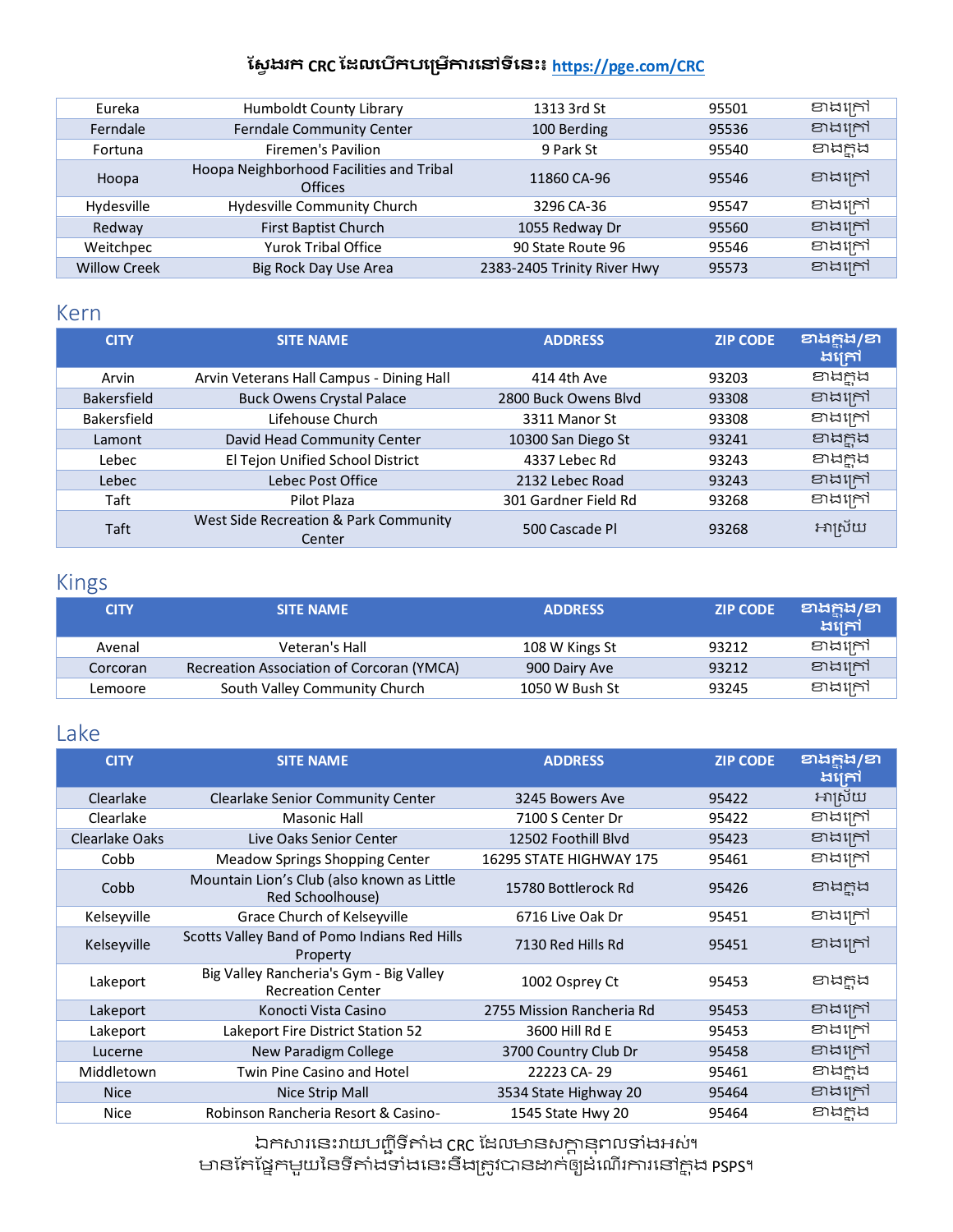|            | Robinson Rancheria Band of Pomo Indians |                    |       |         |
|------------|-----------------------------------------|--------------------|-------|---------|
| Upper Lake | Mar-Vals Sentry Food Store              | 2265 State Hwy 20  | 95485 | ខាងក្រៅ |
| Upper Lake | Upper Lake Middle School                | 725 Old Lucerne Rd | 95485 | ខាងក្រៅ |

### <span id="page-6-0"></span>Lassen

| <b>CITY</b>   | <b>SITE NAME</b>                                   | <b>ADDRESS</b>  | <b>ZIP CODE</b> | ខាងក្តុង/ខា<br>ងក្រៅ |
|---------------|----------------------------------------------------|-----------------|-----------------|----------------------|
| <b>Bieber</b> | Big Valley High School                             | 400 Bridge St   | 96009           | ខាងក្រៅ              |
| Clear Creek   | The Church of Jesus Christ of Latter-day<br>Saints | 3384 CA-147     | 96137           | ខាងក្រៅ              |
| Janesville    | Janesville Elementary School                       | 464-555 Main St | 96114           | ខាងក្រៅ              |
| Westwood      | Fletcher Walker Elementary School                  | 511 Delwood St  | 96137           | ខាងក្រៅ              |

# <span id="page-6-1"></span>Madera

| <b>CITY</b>     | <b>SITE NAME</b>                      | <b>ADDRESS</b>        | <b>ZIP CODE</b> | ខាងក្តុង/ខា<br>ងក្រៅ |
|-----------------|---------------------------------------|-----------------------|-----------------|----------------------|
| Ahwahnee        | Ahwahnee Hills Regional Park          | 43469 CA-49           | 93601           | ខាងក្រៅ              |
| Ahwahnee        | Wasuma Elementary School Gym, "Dome"  | 43109 CA-49           | 93601           | ខាងក្ពុង             |
| Coarsegold      | Chukchansi Gold Resort & Casino       | 711 Lucky Ln          | 93614           | ខាងក្រៅ              |
| Coarsegold      | Coarsegold Elementary School          | 45426 Rd 415          | 93614           | ខាងក្ពុង             |
| North Fork      | North Fork Elementary School          | 33087 Rd 228          | 93643           | ខាងក្នុង             |
| North Fork      | North Fork Rancheria Community Center | 56900 Kunugib Way     | 93643           | ខាងក្រៅ              |
| <b>Oakhurst</b> | <b>Oakhurst Community Hall</b>        | 39800 Fresno Flats Rd | 93644           | ខាងក្អុង             |
| <b>Oakhurst</b> | Sierra Vista Presbyterian Church      | 39696 CA-41           | 93644           | ខាងក្រៅ              |
| <b>Oakhurst</b> | Yosemite High School                  | 50200 High School Rd  | 93644           | ខាងក្ពុង             |

# <span id="page-6-2"></span>Marin

| <b>CITY</b>       | <b>SITE NAME</b>                                             | <b>ADDRESS</b>              | <b>ZIP CODE</b> | ខាងក្តុង/ខា<br>ងក្រៅ |
|-------------------|--------------------------------------------------------------|-----------------------------|-----------------|----------------------|
| Fairfax           | Fairfax Community Church (Sanctuary Room)                    | 2398 Sir Francis Drake Blvd | 94930           | ខាងក្អុង             |
| <b>Marin City</b> | Marin City Health & Wellness Center                          | 630 Drake Ave               | 94965           | ខាងក្រៅ              |
| Marin City        | St. Andrew Presbyterian Church                               | 101 Donahue Street          | 94965           | ខាងក្ពុង             |
| Mill Valley       | Old Mill Elementary School                                   | 352 Throckmorton Ave        | 94941           | ខាងក្រៅ              |
| Novato            | Hamilton Community Center                                    | 503 South Palm Drive        | 94949           | ខាងក្ពុង             |
| <b>Novato</b>     | Hamilton Gym                                                 | 115 San Pablo Ave           | 94949           | ខាងក្រៅ              |
| Novato            | Presbyterian Church of Novato                                | 710 Wilson Ave              | 94947           | ខាងក្រៅ              |
| <b>Novato</b>     | Unity In Marin                                               | 600 Palm Dr                 | 94949           | ខាងក្រៅ              |
| Olema             | Sacred Heart Church                                          | 10189 CA-1                  | 94950           | ខាងក្រៅ              |
|                   | Point Reyes Station West Marin Elementary School - Gymnasium | 11550 Shoreline Hwy         | 94956           | ខាងក្នុង             |
| San Anselmo       | Archie Williams High School                                  | 1327 Sir Francis Drake Blyd | 94960           | ខាងក្រៅ              |
| San Rafael        | Albert J. Boro Community Center                              | 50 Canal St                 | 94901           | អាស្រ័យ              |
| San Rafael        | <b>Trinity Community Church</b>                              | 1675 Grand Ave              | 94901           | ខាងក្រៅ              |
| Sausalito         | <b>MLK Park</b>                                              | 610 Coloma St               | 94965           | ខាងក្រៅ              |
| Stinson Beach     | Stinson Beach Library                                        | 15 Calle Del Mar            | 94970           | ខាងក្រៅ              |

# <span id="page-6-3"></span>Mariposa

| <b>CITY</b>                                        | <b>SITE NAME</b>               | <b>ADDRESS</b> | <b>ZIP CODE</b> | වාය <u>ප</u> ිය /ව<br>ងក្រៅ |  |
|----------------------------------------------------|--------------------------------|----------------|-----------------|-----------------------------|--|
| <b>Bootjack</b>                                    | Mariposa County Unified School | 5171 Silva Rd  | 95338           | ខាងក្រៅ                     |  |
| ឯកសារនេះរាយបញ្ញីទីតាំង CRC ដែលមានសក្តានុពលទាំងអស់។ |                                |                |                 |                             |  |

មានកែផ្នែកមួយនៃទីតាំងទាំងនេះនឹងត្រូវបានដាក់ឲ្យដំណើរការនៅក្តុង PSPS។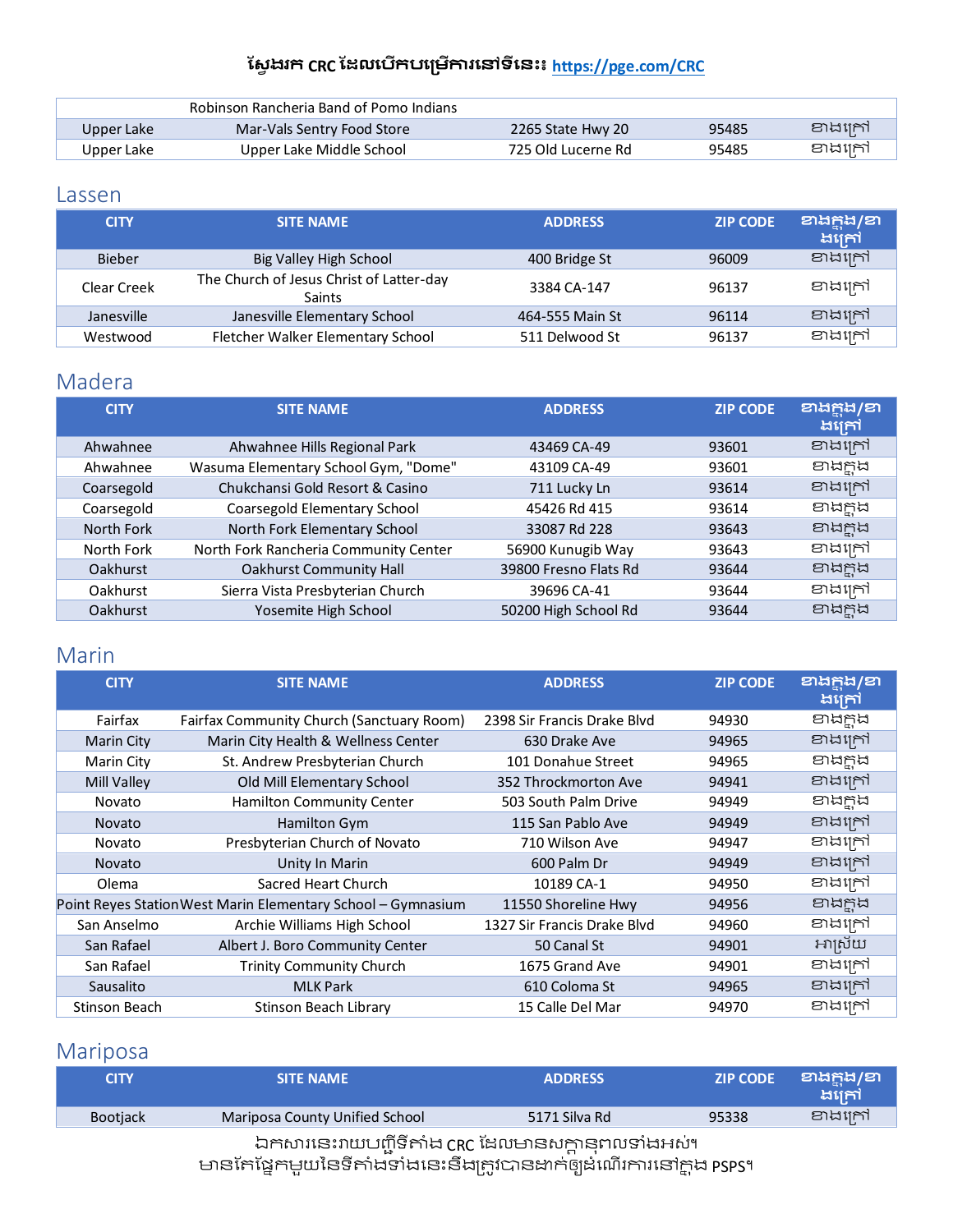| Catheys Valley    | Office Parking Lot                   | 4980 Hornitos Rd | 95306 | ខាងក្រៅ  |
|-------------------|--------------------------------------|------------------|-------|----------|
| Coulterville      | <b>Greeley Elementary School</b>     | 10326 Fiske Rd   | 95311 | ខាងក្រៅ  |
| Mariposa          | Golden Agers Senior Center           | 5246 Spriggs Ln  | 95338 | ខាងក្ពុង |
| Mariposa          | Mariposa Elementary School           | 5044 Jones St    | 95338 | ខាងក្រៅ  |
| Mariposa/Bootjack | New Life Christian Fellowship Church | 5089 Cole Rd     | 95338 | ខាងក្នុង |

### <span id="page-7-0"></span>Mendocino

| <b>CITY</b>       | <b>SITE NAME</b>                                         | <b>ADDRESS</b>          | <b>ZIP CODE</b> | <b>ខាងក្នុង/ខា</b><br>ងក្រៅ |
|-------------------|----------------------------------------------------------|-------------------------|-----------------|-----------------------------|
| <b>Boonville</b>  | Anderson Valley Brewing Co                               | 17700 Boonville Rd      | 95415           | ខាងក្រៅ                     |
| Covelo            | Keith's Market IGA                                       | 76201 Covelo Rd         | 95428           | ខាងក្រៅ                     |
| <b>Fort Bragg</b> | First Presbyterian Church of Fort Bragg CA               | 367 S Sanderson Way     | 95437           | ខាងក្រៅ                     |
| Gualala           | Church of Mary Star of the Sea                           | 39141 Church St         | 95445           | ខាងក្រៅ                     |
| Hopland           | <b>Hopland Elementary School</b>                         | 13710 Mountain House Rd | 95449           | ខាងក្រៅ                     |
| Hopland           | Sho-ka-wah Casino                                        | 13101 Nokomis Rd        | 95449           | ខាងក្រៅ                     |
| Laytonville       | Harwood Hall                                             | 44400 Willis Ave        | 95454           | ខាងក្នុង                    |
| Point Arena       | Point Arena High School                                  | 270 Lake St             | 95468           | ខាងក្រៅ                     |
| Potter Valley     | Potter Valley Bible Church                               | 10151 Main St           | 95469           | ខាងក្រៅ                     |
| Redwood Valley    | Coyote Valley Casino                                     | 455 Coyote Valley Blvd  | 95470           | ខាងក្រៅ                     |
| Redwood Valley    | Redwood Valley Rancheria Learning Center<br>(Building B) | 3250 Road L             | 95470           | ខាងក្ពុង                    |
| Ukiah             | Ukiah Empty Lot                                          | 1775 N State St         | 95482           | ខាងក្រៅ                     |
| Willits           | Agape Bible Church                                       | 290 S Lenore Ave        | 95490           | ខាងក្រៅ                     |
| Willits           | <b>Willits Community Center</b>                          | 111 E Commercial St     | 95490           | ខាងក្ពុង                    |

### <span id="page-7-1"></span>Merced

| <b>CITY</b>   | <b>SITE NAME</b>                                      | <b>ADDRESS</b>      | <b>ZIP CODE</b> | ខាងក្តុង/ខា<br>ងគ្រៅ |
|---------------|-------------------------------------------------------|---------------------|-----------------|----------------------|
| <b>Hilmar</b> | Calvary First Assembly (Hilmar Family<br>Church)      | 19840 Dayton Ave    | 95324           | ខាងក្រៅ              |
| Le Grand      | Le Grand High School                                  | 12961 E Le Grand Rd | 95333           | ខាងក្រៅ              |
| Merced        | Shepherd of The Valley Evangelical Lutheran<br>Church | 1455 E Yosemite Ave | 95340           | ខាងក្រៅ              |

# <span id="page-7-2"></span>Monterey

| <b>CITY</b>          | <b>SITE NAME</b>                                              | <b>ADDRESS</b>          | <b>ZIP CODE</b> | ខាងក្តុង/ខា<br>ងក្រៅ |
|----------------------|---------------------------------------------------------------|-------------------------|-----------------|----------------------|
| Big Sur              | Point Sur Naval Facility                                      | Big Sur                 | 93920           | ខាងក្រៅ              |
| Carmel               | Carmel Middle School/Carmel Unified School<br><b>District</b> | 4380 Carmel Valley Road | 93923           | ខាងក្រៅ              |
| <b>Carmel Valley</b> | <b>Carmel Valley Community Park</b>                           | 25 Ford Rd              | 93924           | ខាងក្រៅ              |
| Carmel-By-The-Sea    | Carmel Parking Lot                                            | 9550 Carmel Valley Rd   | 93923           | ខាងក្រៅ              |
| Greenfield           | <b>Patriot Park Community Center</b>                          | 1351 Oak Ave            | 93927           | ខាងក្រៅ              |
| King City            | Salinas Valley Fairgrounds                                    | 625 Division St.        | 93930           | ខាងក្នុង             |
| Monterey             | First Presbyterian Church of Monterey                         | 501 El Dorado St        | 93940           | ខាងក្រៅ              |
| <b>Salinas</b>       | <b>Costco Wholesale Salinas</b>                               | 1339 N Davis Rd         | 93907           | ខាងក្រៅ              |
| Salinas              | Salinas Elks Lodge No. 614                                    | 614 Airport Blvd        | 93905           | ខាងក្នុង             |
| Sand City            | <b>Costco Wholesale Sand City</b>                             | 801 Tioga Ave           | 93955           | ខាងក្រៅ              |
| Soledad              | <b>Soledad Community Center</b>                               | 560 Walker Drive        | 93960           | ខាងក្តុង             |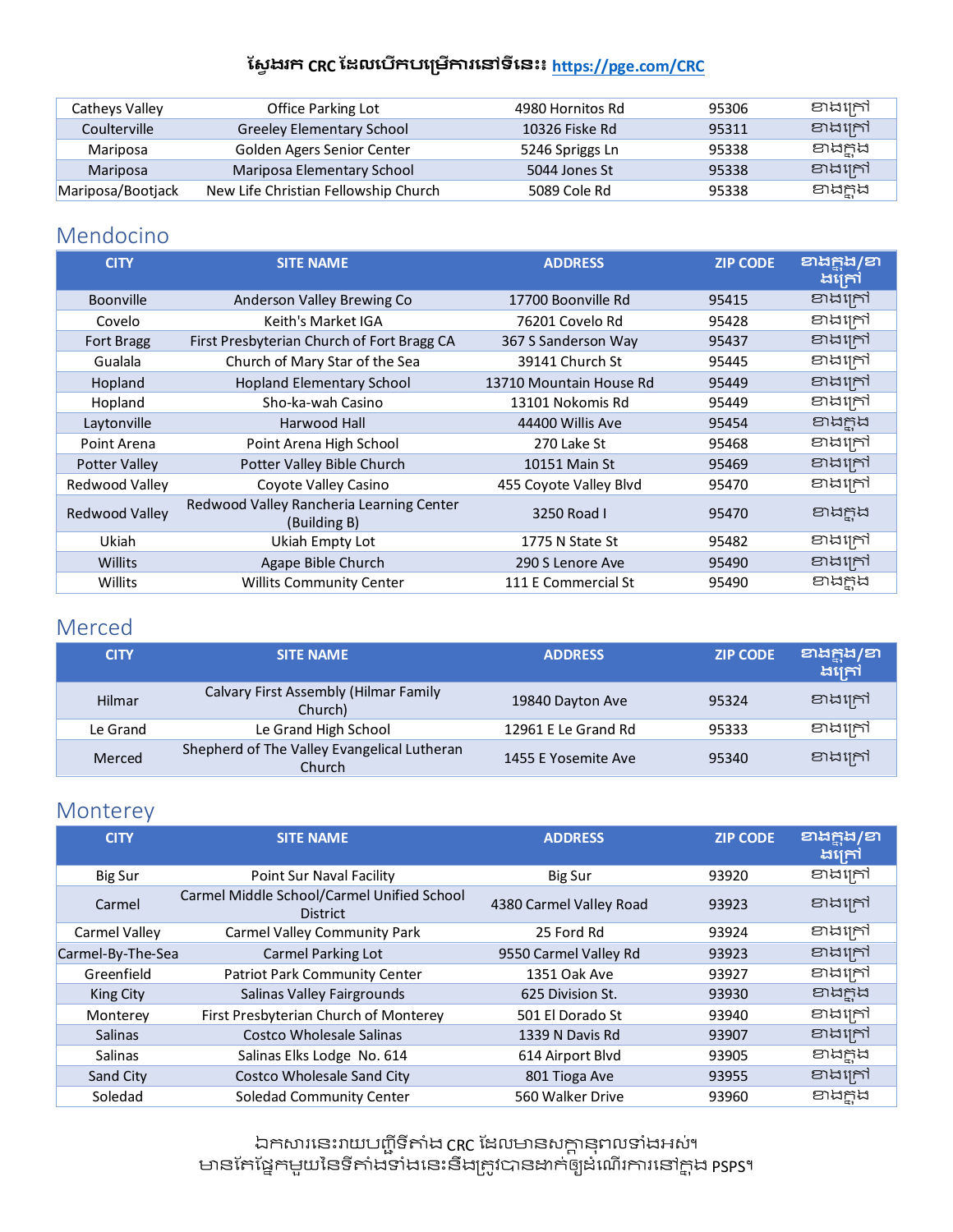# <span id="page-8-0"></span>Napa

| <b>CITY</b>     | <b>SITE NAME</b>                        | <b>ADDRESS</b>            | <b>ZIP CODE</b> | <b>ខាង</b> ក្នុង/ខា<br>ងគ្រៅ |
|-----------------|-----------------------------------------|---------------------------|-----------------|------------------------------|
| American Canyon | American Canyon Community Center        | 100 Benton Way            | 94503           | ខាងក្ពុង                     |
| American Canyon | Family Worship Center                   | 109 Klamath Ct            | 94503           | ខាងក្រៅ                      |
| Angwin          | <b>Pacific Union College</b>            | 35 La Jota Dr             | 94508           | ខាងក្រៅ                      |
| Calistoga       | Calistoga Fairgrounds                   | 1435 N Oak St             | 94515           | ខាងក្នុង                     |
| Calistoga       | Highlands Christian Fellowship          | 970 Petrified Forest Rd   | 94515           | ខាងក្រៅ                      |
| Napa            | Berryessa Senior Citizens               | 4380 Spanish Flat Loop Rd | 94558           | អាស្រ័យ                      |
| <b>Napa</b>     | Crosswalk Community Church              | 2590 1st St               | 94558           | ខាងក្នុង                     |
| Napa            | First Christian Church of Napa          | 2659 1st St               | 94558           | ខាងក្រៅ                      |
| <b>Napa</b>     | Highways 128/121 and Steele Canyon      | 6003 Monticello Rd        | 94558           | ខាងក្រៅ                      |
| St Helena       | Saint Helena Catholic School            | 1255 Oak Ave              | 94574           | ខាងក្រៅ                      |
| Yountville      | Yountville Seventh-day Adventist Church | 1920 Finnell Rd           | 94599           | ខាងក្រៅ                      |

## <span id="page-8-1"></span>Nevada

| <b>CITY</b>                        | <b>SITE NAME</b>                                                          | <b>ADDRESS</b>           | <b>ZIP CODE</b> | ខាងក្នុង/ខា<br>ងគ្រៅ |
|------------------------------------|---------------------------------------------------------------------------|--------------------------|-----------------|----------------------|
| Alta Sierra / Lake<br>of the Pines | Magnolia Intermediate School                                              | 22431 Kingston Ln        | 95949           | ខាងក្នុង             |
| <b>Grass Valley</b>                | <b>Foothills Event Center</b>                                             | 400 Idaho Maryland Rd    | 95945           | ខាងក្អុង             |
| <b>Grass Valley</b>                | Peace Lutheran Church                                                     | 828 W. Main Street       | 95945           | ខាងក្រៅ              |
| <b>Grass Valley</b>                | Sierra College Grass Valley (note, current lot<br>#6 had some ADA issues) | 250 Sierra College Drive | 95945           | ខាងក្រៅ              |
| Lake of the Pines                  | Crossroads Church                                                         | 10050 Wolf Rd            | 95949           | ខាងក្រៅ              |
| Nevada City                        | Madelyn Helling Library, Community Room                                   | 980 Helling Way          | 95959           | ខាងក្នុង             |
| Nevada City                        | Nevada City Elks Lodge                                                    | 518 State Highway 49     | 95959           | ខាងក្រៅ              |
| Nevada City                        | Sierra Family Medical Clinic                                              | 15301 Tyler Foote Rd     | 95959           | ខាងក្រៅ              |
| Nevada City                        | Sierra Presbyterian Church                                                | 175 Ridge Rd             | 95959           | ខាងក្រៅ              |
| North San Juan                     | <b>NSJ Community Center</b>                                               | 29190 CA-49              | 95960           | Endrid               |
| Penn Valley                        | Penn Valley Community Church                                              | 11739 Spenceville Road   | 95946           | ខាងក្រៅ              |
| Penn Valley                        | Ready Springs Elementary School                                           | 10862 Spenceville Road   | 95946           | ខាងកង                |

# <span id="page-8-2"></span>Placer

| <b>CITY</b> | <b>SITE NAME</b>                             | <b>ADDRESS</b>          | <b>ZIP CODE</b> | ខាងក្តុង/ខា<br>ងគ្រៅ |
|-------------|----------------------------------------------|-------------------------|-----------------|----------------------|
| Alta        | Alta Fire Protection District Community Hall | 33950 Alta Bonnynook Rd | 95701           | ខាងក្អុង             |
| Auburn      | <b>Gold Country Fairgrounds</b>              | 1273 High Street        | 95603           | ខាងក្រៅ              |
| Auburn      | Gold Country Fairgrounds - Tahoe Hall        | 209 Fairgate Rd         | 95603           | ខាងក្អុង             |
| Colfax      | Freight Depot Parking Lot                    | 7 N Main St             | 95713           | ខាងក្រៅ              |
| Foresthill  | Canyon View Assembly Church                  | 23221 Foresthill Rd     | 95631           | ខាងក្រៅ              |
| Foresthill  | Veterans Memorial Hall - Foresthill          | 24601 Harrison St       | 95631           | ខាងក្នុង             |
| Loomis      | Loomis Veterans Memorial Hall                | 5945 Horseshoe Bar Rd   | 95650           | ខាងក្នុង             |
| Loomis      | Taylor's Restaurant                          | 3636 Taylor Rd          | 95659           | ខាងក្រៅ              |
| Sheridan    | Sheridan Elementary School                   | 4730 H St               | 95681           | ខាងក្រៅ              |
| Sheridan    | <b>Stewart Community Hall</b>                | 6005 Camp Far West Road | 95681           | andrin               |

# <span id="page-8-3"></span>Plumas

| <b>CITY</b>                                        | <b>SITE NAME</b>                                                    | <b>ADDRESS</b> |  | <b>ZIP CODE 의ងក្នុង/ខា</b> |
|----------------------------------------------------|---------------------------------------------------------------------|----------------|--|----------------------------|
| ឯកសារនេះរាយបញ្ជីទីតាំង CRC ដែលមានសក្តានុពលទាំងអស់។ |                                                                     |                |  |                            |
|                                                    | មានកែផ្នែកមួយនៃទីតាំងទាំងនេះនឹងត្រូវបានដាក់ឲ្យដំណើរការនៅក្នុង psps។ |                |  |                            |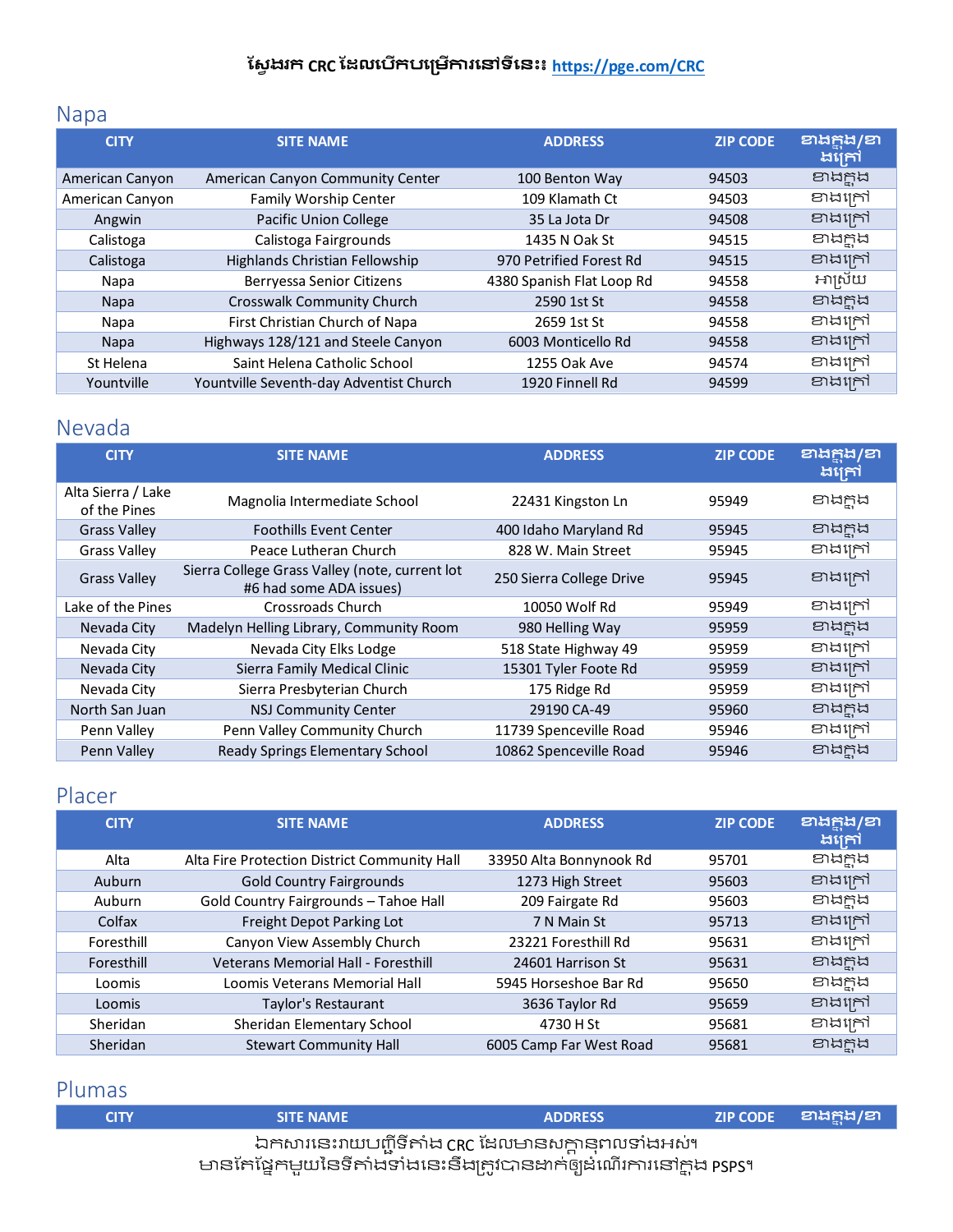|            |                                  |                   |       | ងគ្រៅ    |
|------------|----------------------------------|-------------------|-------|----------|
| Chester    | Chester Elks Lodge               | 164 Main Street   | 96020 | ខាងក្នុង |
| Chester    | <b>Holiday Market</b>            | 271 Main St       | 96020 | ខាងក្រៅ  |
| Chester    | <b>Veterans Memorial Hall</b>    | 225 Gay St        | 96020 | ខាងក្រៅ  |
| Greenville | Greenville Jr-Sr High School     | 117 Grand St      | 95947 | ខាងក្រៅ  |
| La Porte   | La Porte Lodge                   | 2140 Main St      | 95981 | ខាងក្រៅ  |
| Quincy     | <b>Plumas County Fairgrounds</b> | 204 Fairground Rd | 95971 | ខាងក្រៅ  |
| Quincy     | Plumas County Parole Office      | 1446 E Main St    | 95971 | ខាងក្រៅ  |
| Quincy     | Quincy Elks Lodge 1884           | 2004 E Main St    | 95971 | ខាងក្ពុង |

## <span id="page-9-0"></span>San Benito

| <b>CITY</b>       | <b>SITE NAME</b>                | <b>ADDRESS</b>   | <b>ZIP CODE</b> | වාස් පූසි/වා<br>ងក្រៅ |
|-------------------|---------------------------------|------------------|-----------------|-----------------------|
| Hollister         | <b>Community Center</b>         | 300 West St      | 95023           | ខាងក្រៅ               |
| San Juan Bautista | Windmill Market                 | 301 The Alameda  | 95045           | ខាងក្រៅ               |
| Tres Pinos        | <b>Bolado Park Event Center</b> | 9000 Airline Hwy | 95075           | ខាងក្រៅ               |

### <span id="page-9-1"></span>San Joaquin

| <b>CITY</b> | <b>SITE NAME</b>                | <b>ADDRESS</b>   | <b>ZIP CODE</b> | ខាងក្នុង/ខា<br>ងគ្រៅ |
|-------------|---------------------------------|------------------|-----------------|----------------------|
| Linden      | Linden Lions Club               | 5041 N Market St | 95236           | ខាងក្រៅ              |
| Lodi        | Zion Lutheran Church            | 105 S Ham Ln     | 95242           | ខាងក្រៅ              |
| Ripon       | First Christian Reformed Church | 305 Boesch Dr    | 95366           | ខាងក្រៅ              |
| Stockton    | Stockton Alliance Church        | 825 Highmoor Ave | 95210           | ខាងក្រៅ              |

### <span id="page-9-2"></span>San Luis Obispo

| <b>CITY</b>  | <b>SITE NAME</b>                    | <b>ADDRESS</b>      | <b>ZIP CODE</b> | <b>ខាង</b> ក្នុង/ខា<br>ងគ្រៅ |
|--------------|-------------------------------------|---------------------|-----------------|------------------------------|
| Atascadero   | Cornerstone Community Church        | 9685 Morro Rd       | 93422           | ខាងក្រៅ                      |
| Cambria      | Cambria Community Presbyterian      | 2250 Yorkshire Dr   | 93428           | ខាងក្រៅ                      |
| Grover Beach | <b>Coastal Community Church</b>     | 1830 Farroll Rd     | 93433           | ខាងក្រៅ                      |
| Grover Beach | Grover Beach Community Center       | 1230 Trouville Ave  | 93433           | ខាងក្រៅ                      |
| Morro Bay    | Morro Bay Presbyterian Church       | 485 Piney Way       | 93442           | ខាងក្រៅ                      |
| Paso Robles  | Cuesta College, North County Campus | 2800 Buena Vista Dr | 93446           | ខាងក្រៅ                      |

### <span id="page-9-3"></span>San Mateo

| <b>CITY</b>        | <b>SITE NAME</b>                   | <b>ADDRESS</b>          | <b>ZIP CODE</b> | <b>ខាងក្នុង/ខា</b><br>ងគ្រៅ |
|--------------------|------------------------------------|-------------------------|-----------------|-----------------------------|
| <b>Foster City</b> | Costco Wholesale Foster City       | 1001 Metro Center Blyd  | 94404           | ខាងក្រៅ                     |
| Half Moon Bay      | Half Moon Bay Library              | 620 Correas St          | 94019           | អាស្រ័យ                     |
| La Honda           | La Honda Fire Brigade              | 8945 La Honda Rd        | 94062           | អាស្រ័យ                     |
| Pacifica           | Pacifica Community Center          | 540 Crespi Dr           | 94044           | ខាងក្នុង                    |
| Pescadero          | Pescadero Fire Station 59          | 1200 Pescadero Creek Rd | 94060           | ខាងក្នុង                    |
| Pescadero          | Pescadero High School              | 360 Butano Cutoff       | 94060           | ខាងក្រៅ                     |
| Redwood City       | Costco Wholesale Redwood City      | 2300 Middlefield Rd     | 94063           | ខាងក្រៅ                     |
| Redwood City       | Red Morton Community Center        | 1120 Roosevelt Ave      | 94061           | ខាងក្នុង                    |
| Redwood City       | <b>Woodside Fire (Station 19)</b>  | 4091 Jefferson Ave      | 94062           | ខាងក្នុង                    |
| San Mateo          | Congregational Church of San Mateo | 225 Tilton Ave          | 94401           | ខាងក្រៅ                     |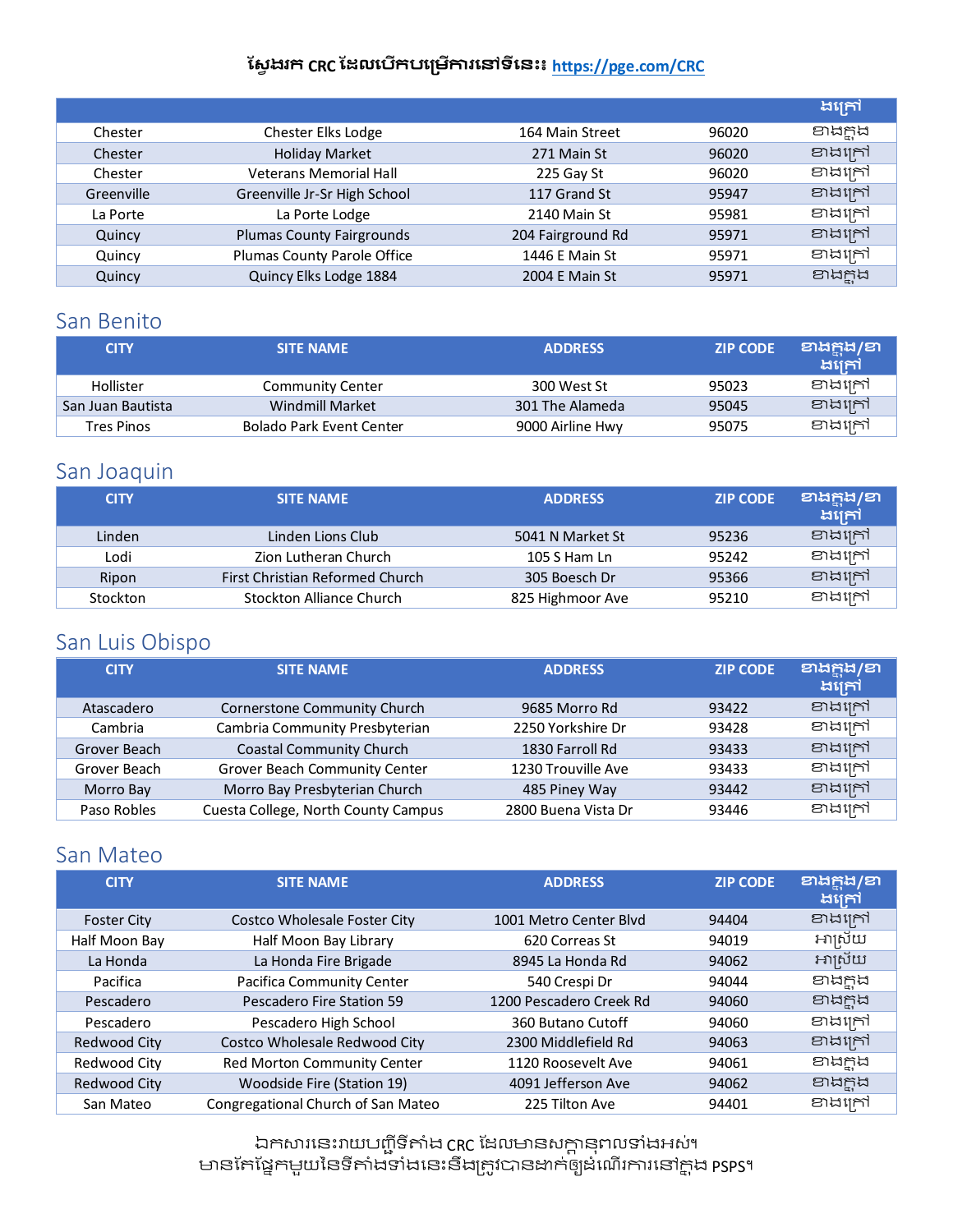### <span id="page-10-0"></span>Santa Barbara

| <b>CITY</b>     | <b>SITE NAME</b>                       | <b>ADDRESS</b>         | <b>ZIP CODE</b> | ខាងក្តុង/ខា<br>ងគ្រៅ |
|-----------------|----------------------------------------|------------------------|-----------------|----------------------|
| <b>Buellton</b> | <b>River View Park</b>                 | 151 Sycamore Dr        | 93427           | ខាងក្រៅ              |
| Guadalupe       | <b>Guadalupe City Hall</b>             | 918 Obispo St          | 93434           | ខាងក្រៅ              |
| New Cuyama      | Cuyama Valley High School              | 7670-7432 Cuyama Hwy   | 93254           | ខាងក្រៅ              |
| Santa Maria     | Benjamin Foxen Elementary School       | 4949 Foxen Canyon Road | 93454           | ខាងក្រៅ              |
| Santa Maria     | <b>First Christian Church</b>          | 1550 S College Dr      | 93454           | ខាងក្រៅ              |
| Santa Maria     | Santa Maria Elks Lodge                 | 1309 N Bradley Rd      | 93454           | ខាងក្រៅ              |
| Santa Ynez      | Shepherd of The Valley Lutheran Church | 3550 Baseline Ave      | 93460           | ខាងក្រៅ              |

## <span id="page-10-1"></span>Santa Clara

| <b>CITY</b>          | <b>SITE NAME</b>                                                     | <b>ADDRESS</b>          | <b>ZIP CODE</b> | වාසිසි/වා<br>ងគ្រៅ |
|----------------------|----------------------------------------------------------------------|-------------------------|-----------------|--------------------|
| Cupertino            | Valley Church                                                        | 10885 N Stelling Rd     | 95014           | ខាងក្រៅ            |
| Gilroy               | <b>Costco Wholesale Gilroy</b>                                       | 7251 Camino Arroyo      | 95020           | ខាងក្រៅ            |
| Gilroy               | Gilroy Library                                                       | 350 W 6th St            | 95020           | ខាងក្ពុង           |
| Los Altos            | Rosita Park                                                          | 401 Rosita Ave          | 94024           | ខាងក្រៅ            |
| Los Gatos            | <b>Faith Lutheran Church</b>                                         | 16548 Ferris Ave        | 95032           | ខាងក្រៅ            |
| <b>Milpitas</b>      | Crosspoint Church of Silicon Valley                                  | 658 Gibraltar Ct        | 95035           | ខាងក្រៅ            |
| Morgan Hill          | Morgan Hill Community and Cultural Center                            | 17060 Monterey Rd       | 95037           | ខាងក្រៅ            |
| Morgan Hill          | Morgan Hill Library                                                  | 660 W Main Ave          | 95037           | ខាងក្នុង           |
| <b>Mountain View</b> | Costco Wholesale Mountain View                                       | 1000 N Rengstorff Ave   | 94043           | ខាងក្រៅ            |
| San Jose             | Almaden City Library and Community Center<br>- Community Room or Gym | 6445 Camden Ave         | 95120           | ខាងក្នុង           |
| San Jose             | Alum Rock Christian Church                                           | 2962 Story Rd           | 95127           | ខាងក្រៅ            |
| San Jose             | Earthquakes Stadium LLC (Paypal Park)                                | 1123 & 1145 Coleman Ave | 95110           | ខាងក្រៅ            |
| San Jose             | WestGate Church   South Hills Campus                                 | 6601 Camden Ave         | 95120           | ខាងក្រៅ            |
| Saratoga             | Saratoga Library                                                     | 13650 Saratoga Ave      | 95070           | ខាងក្ពុង           |
| Saratoga             | The Home of Christ Church in Saratoga                                | 20548 Lomita Ave        | 95070           | ខាងក្រៅ            |

## <span id="page-10-2"></span>Santa Cruz

| <b>CITY</b>          | <b>SITE NAME</b>                    | <b>ADDRESS</b>       | <b>ZIP CODE</b> | ខាងក្តុង/ខា<br>ងក្រៅ |
|----------------------|-------------------------------------|----------------------|-----------------|----------------------|
| Aptos                | Unitarian Universalist Fellowship   | 6401 Freedom Blvd    | 95003           | ខាងក្រៅ              |
| <b>Boulder Creek</b> | Redwood Elementary                  | 16900 CA-9           | 95006           | ខាងក្អុង             |
| <b>Boulder Creek</b> | St. Michaels Church                 | 13005 Pine St        | 95006           | ខាងក្រៅ              |
| Corralitos           | <b>Corralitos Community Church</b>  | 26 Browns Valley Rd  | 95076           | ខាងក្រៅ              |
| Santa Cruz           | Costco Wholesale Santa Cruz         | 220 Sylvania Avenue  | 95060           | ខាងក្រៅ              |
| <b>Scotts Valley</b> | <b>Enterprise Technology Center</b> | 100 Enterprise Way   | 95066           | ខាងក្រៅ              |
| <b>Scotts Valley</b> | <b>Scotts Valley Library</b>        | 251 Kings Village Rd | 95066           | ខាងក្តុង1            |

### <span id="page-10-3"></span>Shasta

| <b>CITY</b> | <b>SITE NAME</b>                  | <b>ADDRESS</b>       | <b>ZIP CODE</b> | ខាងក្នុង/ខា<br>ងគ្រៅ |
|-------------|-----------------------------------|----------------------|-----------------|----------------------|
| Anderson    | Anderson (Frontier) Senior Center | 2081 Frontier Trail  | 96007           | អាស្រ័យ              |
| Anderson    | Happy Valley Community Center     | 5400 Happy Valley Rd | 96007           | ខាងក្ពុង             |
| Bella Vista | Word of Life                      | 11958 Deschutes Rd   | 96008           | ខាងក្រៅ              |
| Burney      | Calvary Chapel Burney Falls       | <b>Burney</b>        | 96013           | ខាងក្រៅ              |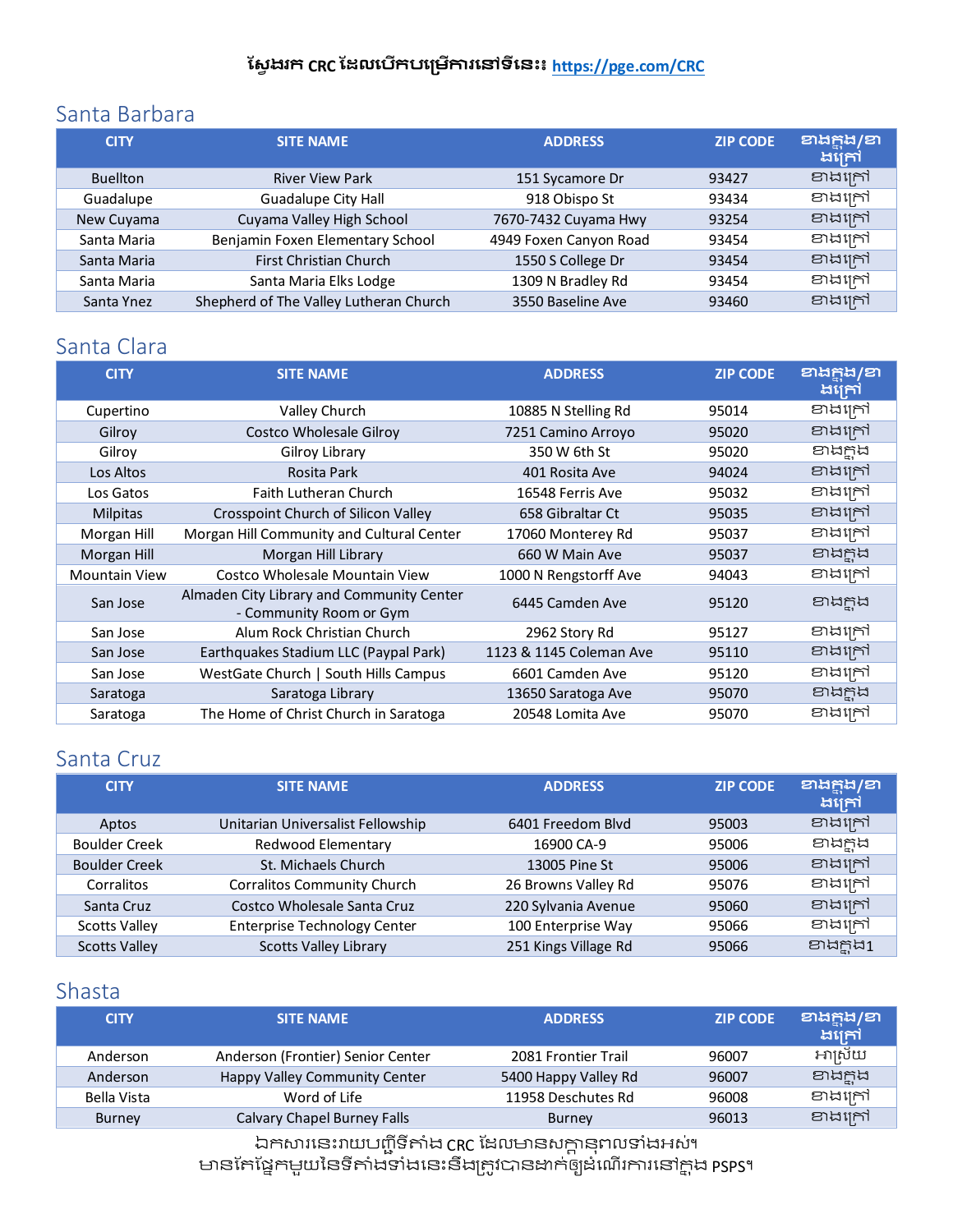| Burney                | <b>Pit River Casino</b>                                                               | 36977 Park Ave         | 96013 | ខាងក្រៅ  |
|-----------------------|---------------------------------------------------------------------------------------|------------------------|-------|----------|
| Cottonwood            | <b>Cottonwood Creek Charter School</b>                                                | 3425 Brush St          | 96022 | ខាងក្រៅ  |
| Lakehead              | Antler School                                                                         | Antler School Rd       | 96051 | ខាងក្រៅ  |
| Lakehead              | Lakehead Lions Hall                                                                   | 20814 Mammoth Dr       | 96051 | endrid   |
| McArthur              | Intermountain Fairgrounds (Ingram Hall)                                               | 44218 A St             | 96056 | ខាងក្អុង |
| Palo Cedro            | Palo Cedro Seventh-day Adventist Church                                               | 22585 Silverlode Ln    | 96073 | ខាងក្រៅ  |
| Redding               | Mercy Oaks                                                                            | 100 Mercy Oaks Dr      | 96003 | ខាងក្អុង |
| Redding               | Risen King Community Church                                                           | 6100 Oasis Rd          | 96003 | ខាងក្រៅ  |
| Redding               | Shasta College                                                                        | 11555 Old Oregon Trail | 96003 | ខាងក្រៅ  |
| Redding               | USDA Forest Service Shasta Lake Ranger<br>Station or USFS District Office Parking Lot | 14225 Holiday Rd       | 96003 | ខាងក្រៅ  |
| <b>Round Mountain</b> | Hill Country Health and Wellness Center                                               | 29632 CA-299           | 96084 | ខាងក្រៅ  |
| Shingletown           | Lassen Landing                                                                        | 7355 Black Butte Rd    | 96008 | ខាងក្រៅ  |

### <span id="page-11-0"></span>Sierra

| <b>CITY</b> | <b>SITE NAME</b>                    | <b>ADDRESS</b>    | <b>ZIP CODE</b> | ខាងក្នុង/ខា<br>ងគ្រៅ |
|-------------|-------------------------------------|-------------------|-----------------|----------------------|
| Alleghany   | Arthur Joe Hauck Memorial Park      | 515 Miners St     | 95910           | ខាងក្រៅ              |
| Alleghany   | Lower Alleghany Volunteer Fire Dept | 514 Miners St     | 95910           | ខាងក្ពុង             |
| Downieville | County Parking Lot                  | CA-49 & Nevada St | 95936           | ខាងក្រៅ              |
| Downieville | Downieville Community Hall          | 327 Main St       | 95936           | ខាងក្ពុង             |
| Pike City   | Pike Firehouse                      | 100 Pike City Rd  | 95960           | ខាងក្រៅ              |

## <span id="page-11-1"></span>Solano

| <b>CITY</b>      | <b>SITE NAME</b>                     | <b>ADDRESS</b>            | <b>ZIP CODE</b> | <b>ខាងក្នុង/ខា</b><br>ងក្រៅ |
|------------------|--------------------------------------|---------------------------|-----------------|-----------------------------|
| <b>Fairfield</b> | <b>Green Valley Golf Course</b>      | 35 Country Club Road      | 94534           | ខាងក្រៅ                     |
| Fairfield        | S&S Supply                           | 2700 Maxwell Way          | 94534           | ខាងក្រៅ                     |
| Suisun City      | Joseph Nelson Community Center       | 611 Village Dr            | 94585           | ខាងក្អុង                    |
| Vacaville        | Costco Wholesale Vacaville           | 1051 Hume Way             | 95687           | ខាងក្រៅ                     |
| Vacaville        | Lowe's                               | 1751 E Monte Vista Avenue | 95688           | ខាងក្រៅ                     |
| Vacaville        | Solano Community College - Vacaville | 2001 N Village Pkwy       | 95688           | ខាងក្នុង                    |
| Vallejo          | Six Flags Discovery Kingdom          | 1001 Fairgrounds Drive    | 94589           | ខាងក្រៅ                     |
| Vallejo          | <b>Solano County Fairgrounds</b>     | 900 Fairgrounds Dr        | 94589           | ខាងក្រៅ                     |

### <span id="page-11-2"></span>Sonoma

| <b>CITY</b>         | <b>SITE NAME</b>                                           | <b>ADDRESS</b>             | <b>ZIP CODE</b> | ខាងក្តុង/ខា<br>ងគ្រៅ |
|---------------------|------------------------------------------------------------|----------------------------|-----------------|----------------------|
| Cloverdale          | Cloverdale Citrus Fairgrounds                              | 1 Citrus Fair Dr           | 95425           | អាស្រ័យ              |
| Guerneville         | Guerneville School                                         | 14630 Armstrong Woods Rd   | 95446           | ខាងក្រៅ              |
| Guerneville         | Russian River Senior Resource Center - Main<br><b>Bldg</b> | 15010 Armstrong Woods Road | 95446           | ខាងក្អុង             |
| Jenner              | Fort Ross State Historic Park                              | 19005 Coast Hwy            | 95450           | ខាងក្រៅ              |
| Occidental          | Union Hotel Occidental                                     | 3703 Main St               | 95465           | ខាងក្រៅ              |
| Petaluma            | The Plaza North Shopping Center                            | 259B N McDowell Blyd       | 94954           | ខាងក្រៅ              |
| <b>Rohnert Park</b> | Costco Wholesale Rohnert Park                              | 5901 Redwood Dr            | 94928           | ខាងក្រៅ              |
| Santa Rosa          | Costco Wholesale Santa Rosa                                | 1900 Santa Rosa Ave        | 95407           | ខាងក្រៅ              |
| Santa Rosa          | Luther Burbank Center for the Arts                         | 50 Mark West Springs Rd    | 95403           | ខាងក្រៅ              |
| Santa Rosa          | Presbyterian Church of the Roses                           | 2500 Patio Ct.             | 95409           | ខាងកង                |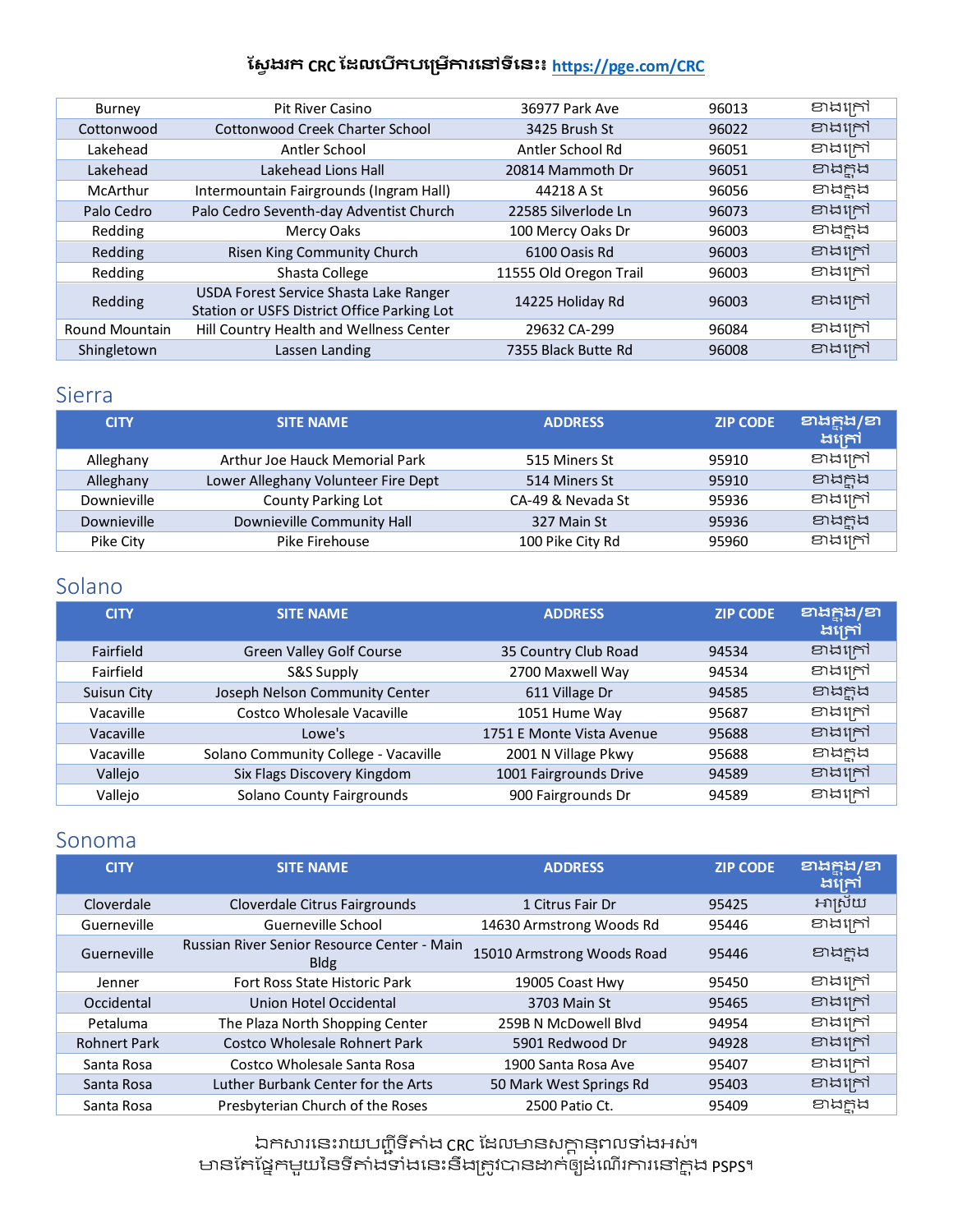| Santa Rosa | Santa Rosa Veterans Memorial Building | 1351 Maple Ave          | 95404 | ខាងក្រៅ  |
|------------|---------------------------------------|-------------------------|-------|----------|
| Sea Ranch  | Olsen Ranch House                     | 37600 HWY 1             | 95497 | ខាងក្រៅ  |
| Sonoma     | First Congregational Church of Sonoma | 252 W Spain St          | 95476 | ខាងក្រៅ  |
| Sonoma     | Hanna Boys Center                     | 1700-17100 Arnold Drive | 95476 | ខាងក្អុង |
| Windsor    | Keiser Community Park                 | 700 Windsor River Road  | 95492 | ខាងក្រៅ  |

### <span id="page-12-0"></span>Stanislaus

| <b>CITY</b> | <b>SITE NAME</b>              | <b>ADDRESS</b>       | <b>ZIP CODE</b> | <b>ខាងក្នុង/ខា</b><br>ងគ្រៅ |
|-------------|-------------------------------|----------------------|-----------------|-----------------------------|
| La Grange   | Lake Don Pedro Baptist Church | 4175 Abeto St        | 95329           | ខាងក្រៅ                     |
| Oakdale     | Oakdale Christian Academy     | 10055 Valley Home Rd | 95361           | ខាងក្រៅ                     |
| Valley Home | Valley Home Elementary        | 13231 Pioneer Ave    | 95361           | ខាងក្រៅ                     |
| Westley     | <b>Westley Hotel</b>          | 8615 CA-33           | 95387           | ខាងក្រៅ                     |

### <span id="page-12-1"></span>Tehama

| <b>CITY</b>      | <b>SITE NAME</b>                     | <b>ADDRESS</b>          | <b>ZIP CODE</b> | ខាងក្នុង/ខា<br>ងក្រៅ |
|------------------|--------------------------------------|-------------------------|-----------------|----------------------|
| Corning          | Corning Jr Rodeo                     | 103 E Fig Ln            | 96021           | ខាងក្រៅ              |
| Corning          | Rancho Tehama Association            | 17605 Park Terrace Road | 96021           | ខាងក្រៅ              |
| Cottonwood       | Noland Park                          | 19001 Bowman Rd         | 96022           | ខាងក្រៅ              |
| Flournoy         | Flournoy Elementary School           | 15850 Paskenta Rd       | 96029           | ខាងក្រៅ              |
| Los Molinos      | Nu-Way Market                        | 8049 Golden State Hwy   | 96055           | ខាងក្រៅ              |
| Los Molinos      | Tehama County Veterans Memorial Hall | 7980 Sherwood Blvd      | 96055           | ខាងក្នុង             |
| Mineral          | Lassen Mineral Lodge                 | 38348 Highway 36        | 96063           | ខាងក្រៅ              |
| <b>Red Bluff</b> | Former County Sheriff's Office       | 774 Antelope Blvd       | 96080           | ខាងក្រៅ              |
| <b>Red Bluff</b> | Red Bluff Veterans Hall              | 735 Oak St              | 96080           | ខាងក្ពុង             |

# <span id="page-12-2"></span>Trinity

| <b>CITY</b>        | <b>SITE NAME</b>                          | <b>ADDRESS</b>            | <b>ZIP CODE</b> | ខាងក្តុង/ខា<br>ងក្រោ |
|--------------------|-------------------------------------------|---------------------------|-----------------|----------------------|
| <b>Burnt Ranch</b> | <b>Burnt Ranch School</b>                 | 251 Burnt Ranch School Rd | 95527           | ខាងក្ពុង             |
| Hayfork            | Trinity County Fairgrounds & Event Center | 6000 CA-3                 | 96041           | ខាងក្រៅ              |
| Mad River          | Southern Trinity High School              | 600 Van Duzen Rd          | 95526           | ខាងក្រៅ              |
| Weaverville        | Weaverville Church of the Nazarene        | 21 Paulson St             | 96093           | ខាងក្រៅ              |

### <span id="page-12-3"></span>Tulare

| <b>CITY</b>   | <b>SITE NAME</b>                          | <b>ADDRESS</b>           | <b>ZIP CODE</b> | ខាងក្តុង/ខា<br>ងក្រៅ |
|---------------|-------------------------------------------|--------------------------|-----------------|----------------------|
| <b>Badger</b> | Sequoia Community Center                  | 50151 Whitaker Forest Rd | 93693           | ខាងក្ពុង             |
| Miramonte     | <b>Central Sierra Chamber of Commerce</b> | 51420 N HIGHWAY 245      | 93641           | ខាងក្រៅ              |
| Orosi         | Orosi Memorial District Parking Lot       | 41666 Rd 128             | 93647           | ខាងក្រៅ              |
| Woodlake      | Woodlake Presbyterian Church              | 600 W Naranjo Blvd       | 93286           | ខាងក្រៅ              |

### <span id="page-12-4"></span>Tuolumne

| CITY      | <b>SITE NAME</b>           | <b>ADDRESS</b>          | <b>ZIP CODE</b> | ខាងក្តុង/ខា<br>ងក្រៅ |
|-----------|----------------------------|-------------------------|-----------------|----------------------|
| Columbia  | Columbia Elementary School | 22540 Parrotts Ferry Rd | 95310           | ខាងក្រៅ              |
| Groveland | Mary Laveroni Park         | 18930 Main St           | 95321           | ខាងក្រៅ              |